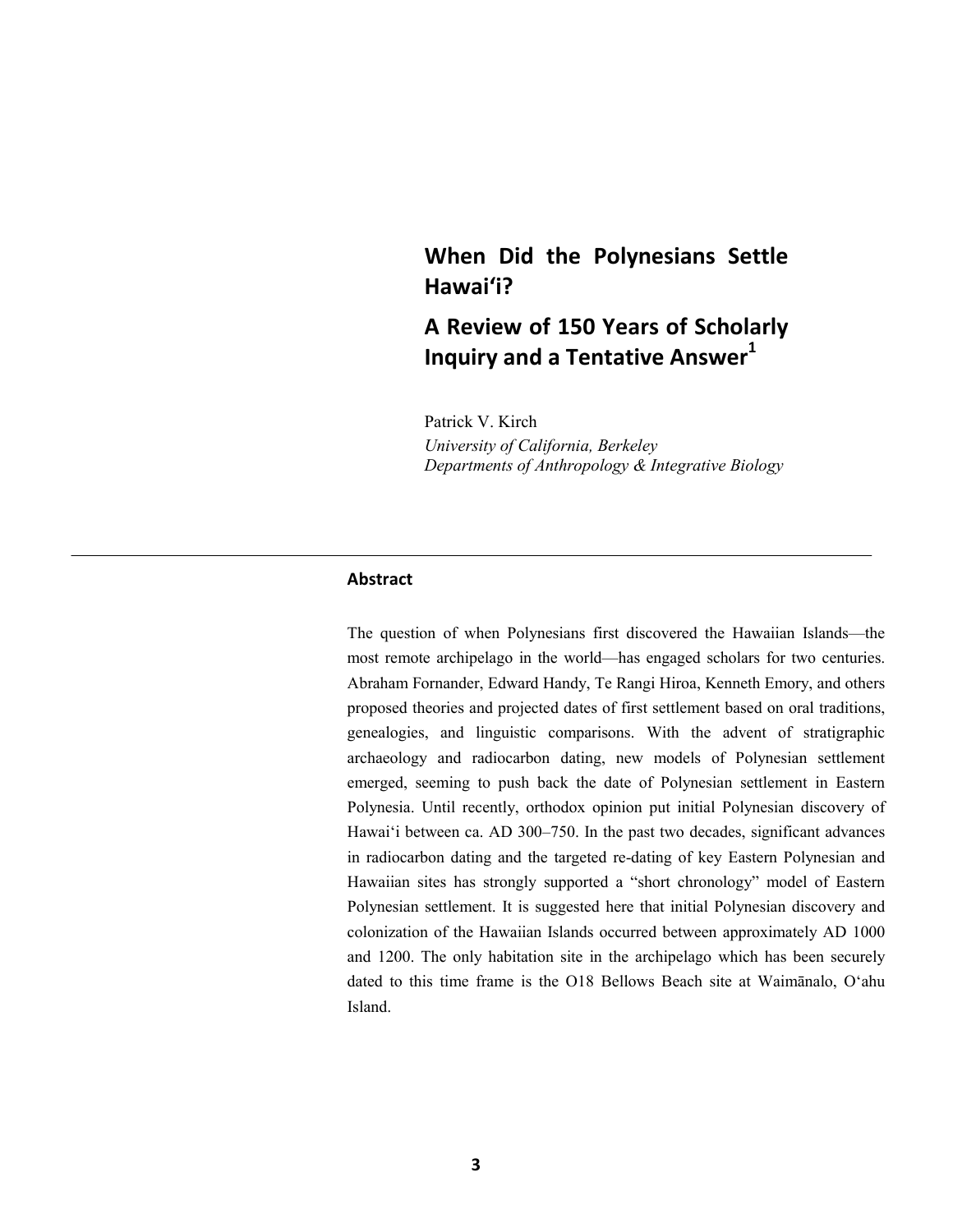Among the general public and professional archaeologists alike, one of the most pervasive questions concerning the Hawaiian past is: when did the Polynesian ancestors of the Hawaiians first discover and settle the islands? The Hawaiian archipelago is one of the most remote on Earth, thousands of kilometers from the probable immediate Polynesian homelands of the Marquesas and Society Islands in the South Pacific. It is even more distant from the Americas and Asia. The very fact that Polynesian seafarers in their double-hulled voyaging canoes were able to carry out such a feat of exploration and discovery is astounding. Our curiosity naturally drives us to ask--at what period in history did this occur? Indeed, scholars have been posing this question for at least a century and a half, and attempting to answer it by various means. Over this time, the methods at our disposal for resolving questions of ancient chronology have been greatly refined. Not surprisingly, the proposed answers to the question of Hawaiian settlement have also changed.

This article surveys changing views about initial Polynesian discovery and settlement of Hawai'i, beginning with Abraham Fornander in the late  $19<sup>th</sup>$  century, continuing through early archaeological investigations of the mid-20<sup>th</sup> century, to the radical re-thinking of Eastern Polynesian chronology of the past two decades. My personal involvement with this question now spans almost a halfcentury, beginning with my participation in the excavation of several key sites at the center of the debates. My aim here, however, is not to propose a definitive new date for the

Polynesian discovery of Hawai'i, so much as to show how interpretation is affected by changes in theory and method. I will, in my conclusion, summarize what I believe to be the best current estimate for the timeframe of first Polynesian colonization of Hawai'i. But--*caveat lector*--the debate will continue.

# **Before Radiocarbon Dating: Early Theories of Hawaiian Settlement**

Various European explorers, traders, missionaries, and others--from Captain James Cook onwards--speculated about where the ancestors of the Hawaiians and other Polynesians came from, and about when they had made their migrations into and across the vast Pacific. But the first to systematically compile a large body of empirical data relevant to these questions, and to lay out a formal argument and theory, was Abraham Fornander, primarily in his classic *An Account of the Polynesian Race* (1878–1885), but also in a posthumously published summary (Fornander 1919). Fornander was not an archaeologist (indeed his main profession was law, and he practiced as a Magistrate of the Hawaiian Kingdom's courts); he did not draw upon the material record of ancient sites or artifacts. Fornander, who became fluent in Hawaiian, regarded the Hawaiian traditions as historical accounts of real individuals. He also realized that these accounts could be placed into a relative chronology using the genealogies of the chiefly lines which he also collected and analyzed.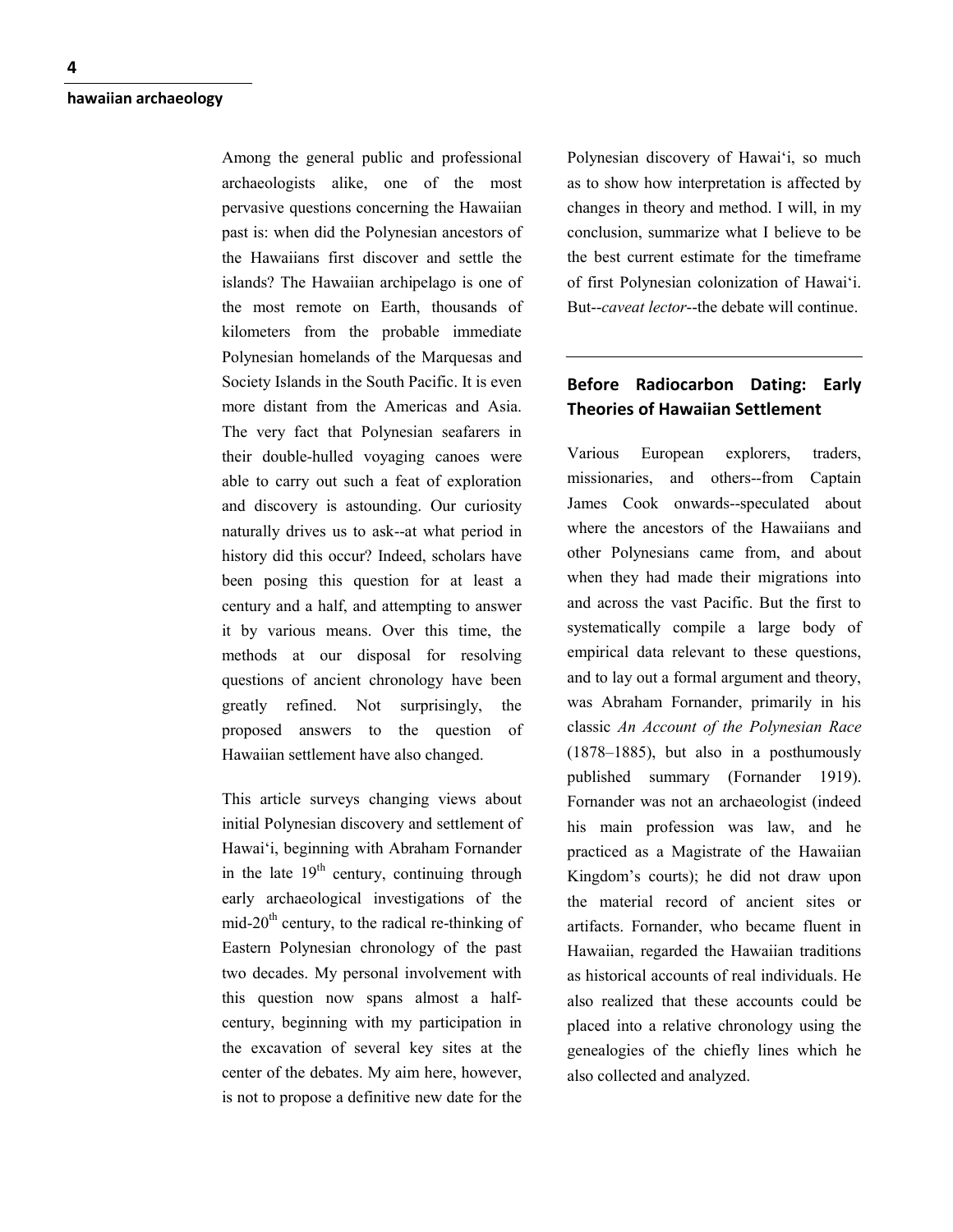Based on his careful study of the Hawaiian genealogies, Fornander realized that "Hawaiian traditions on Hawaiian soil . . . do not go back with any historical precision much more than twenty -eight generations from the present (about 1865), or say 840 years" (1919:232). On this basis, Fornander felt he could safely assert "that these islands were inhabited 800 or 900 years ago. . ." (1919:233). Fornander did not believe that this was the time of initial Polynesian arrival, but simply the greatest time depth that could be traced with historical accuracy based on the genealogies. In fact, Fornander argued that the islands had already been occupied for some centuries, "... by the same race of people that inhabits them now" (1919:233). Fornander's overall theory of Polynesian origins traced them back to "the Asiatic Archipelago" (i.e., Island Southeast Asia), and he allowed some centuries for the period of initial migrations into the central Pacific. His succinct views on the chronology of Hawaiian origins follow:

We get, then, the following leading propositions as chronological sign -posts, approximately at least, of the Polynesian migrations in the Pacific: 1. During the close of the first and the beginning of the second century of the present era, the Polynesians left the Asiatic Archipelago and entered the Pacific, establishing themselves on the Samoa and Tonga groups and spreading eastward and northward. 2. During the 5th century Polynesians settled on the Hawaiian Islands and remained there comparatively unknown until 3. the eleventh century when several parties of fresh immigrants from the Marquesas, Tahiti and Samoa groups arrived at the

Hawaiian Islands, and for the space of five or six generations revived and maintained an active intercourse with the first -named groups and the mother stock (1919:233–34).

The "fresh immigrants" referred to were the several lineages of voyaging chiefs (especially Māweke and his descendants Mo'ikeha and 'Olopana, followed by Kila and La'amaikahiki; and Pā'ao) who traveled back and forth between Hawai'i and "Kahiki" and whose exploits are recounted in the traditions collected by Fornander.

Fornander's theory in many ways foreshadows much of what came later in discussions of Hawaiian origins and chronology. It is remarkably modern in the overall scenario proposed for Polynesian migrations, and interesting in the two -phase sequence for Hawaiian settlement (later to be a key element in the "orthodox model" of Kenneth Emory and Yosihiko Sinoto, see below).

Professional anthropology incorporating archaeology took hold in Polynesia in the early  $20<sup>th</sup>$  century, especially after the appointment of Herbert E. Gregory as Director of the Bishop Museum in 1920. Gregory proclaimed "the problem of Polynesian origins" as the major scientific question to be tackled by the Museum's scientists; expeditions using a multi-pronged approach combining ethnography, archaeology, and physical anthropology were dispatched to most of Polynesia's major islands and archipelagos (see Kirch 2000:20–24 for a summary of this period in Polynesian research). Archaeology at this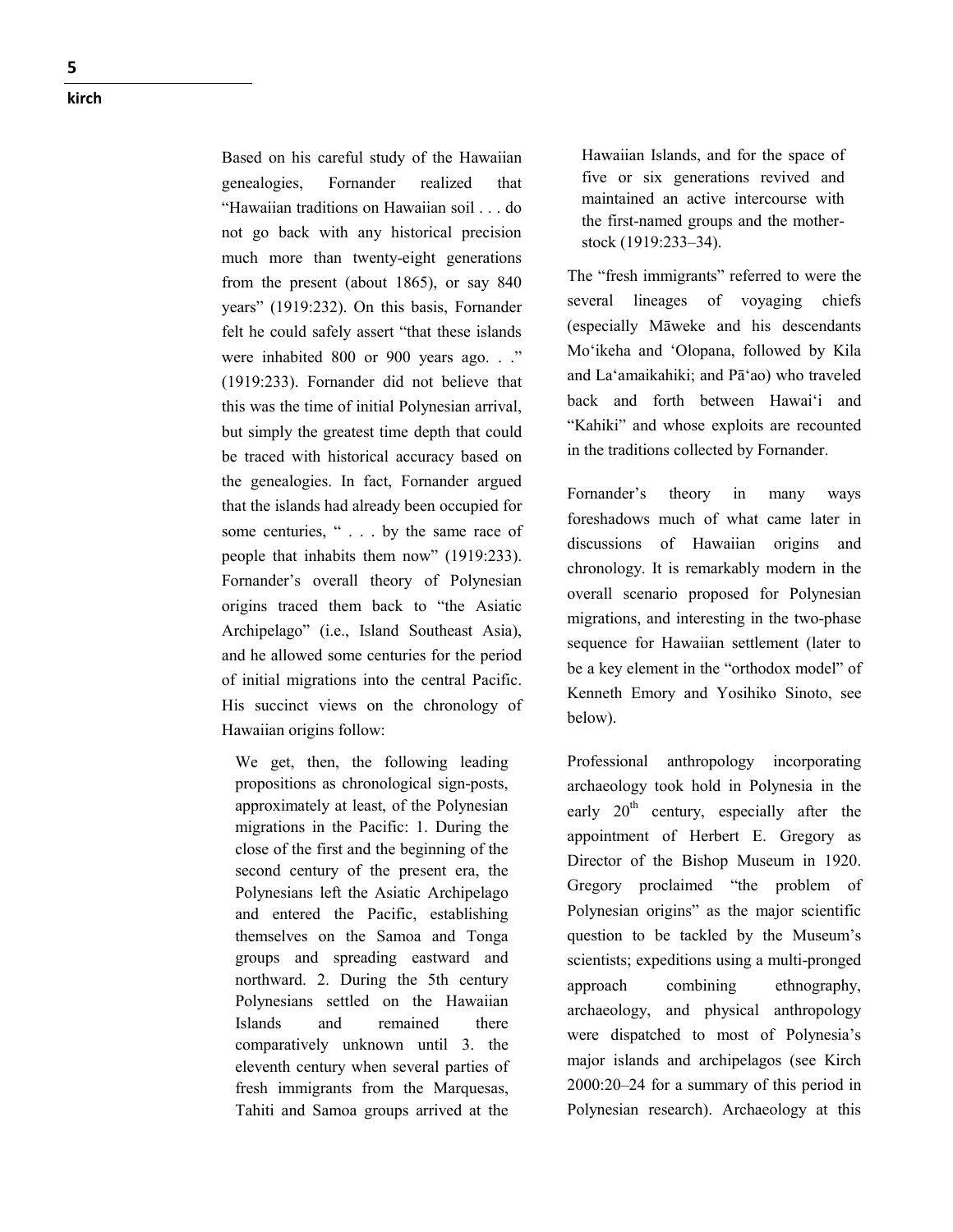time lacked any direct methods for dating Polynesian sites or artifacts, and was largely relegated to the mapping of surface architecture. Oral traditions, along with detailed ethnographic comparisons, were the main sources for historical reconstruction. The Maori ethnographer Te Rangi Hiroa (Sir Peter H. Buck), who succeeded Gregory as Director of the Bishop Museum, synthesized the results of the Museum's major research program in his popular book *Vikings of the Sunrise* (1938).

In spite of the decades of research by Bishop Museum's and other anthropologists, Hiroa's account of Hawaiian settlement differs little from that of Fornander. Hiroa places the first arrival of Polynesians in Hawai'i at AD 450 (Hiroa 1938:249). He states that this may have been by the legendary voyager Hawai'iloa, but argues "it is more likely that the name of the first settler was forgotten, and the [Polynesian] historians gave him the name of the island in order to establish their claim that he was the first settler." Like Fornander, Hiroa then picks up the thread of colonization with a "later influx of people from Tahiti . . . led by chiefs who became distinguished ancestors of the chiefly families of Hawai'i" (1938:249). Hiroa identifies the people who had already settled the Hawaiian archipelago prior to the arrival of the Tahitian voyaging chiefs as "the Menehune people". He argues that they were especially associated with Kaua'i Island, and speculates that eventually they were pushed out of the main islands and ". . . withdrew to the barren and rocky islets of Nihoa and Necker" (1938:250). Hiroa dates the last voyage

between Hawai'i and Tahiti--which he says was that of Pā'ao--to AD 1275.

Kenneth P. Emory joined the Bishop Museum staff in 1920 and was a major contributor to the Museum's research program synthesized by Hiroa. Following the research hiatus imposed by World War II, Emory matriculated at Yale University to obtain his long-delayed doctorate. His 1946 dissertation (never published but available on microfilm, Emory [1946]) broke new methodological ground by turning to the evidence from Polynesian languages in order to infer migrations and times of divergence between the cultures of Eastern Polynesia. Emory used an early form of lexicostatistics or comparison of vocabularies (including estimates of percentage agreement in word lists) to assess the relationships among the various Polynesian cultures. Among his key conclusions were that the original Polynesian homeland was situated in Western Polynesia (Tonga and Samoa in particular), and that these Polynesian ancestors "remained a considerable time in West Polynesia before moving on [to Eastern Polynesia]" (1946:274). Emory thus anticipated the later debate regarding the socalled "long pause" between the settlement of Western and Eastern Polynesia (on which see more below).

Emory's model for the settlement of Polynesia--and the dates associated with the divergence of various branches of Polynesian culture--was encapsulated in a "tree" diagram, reproduced here as Figure 1.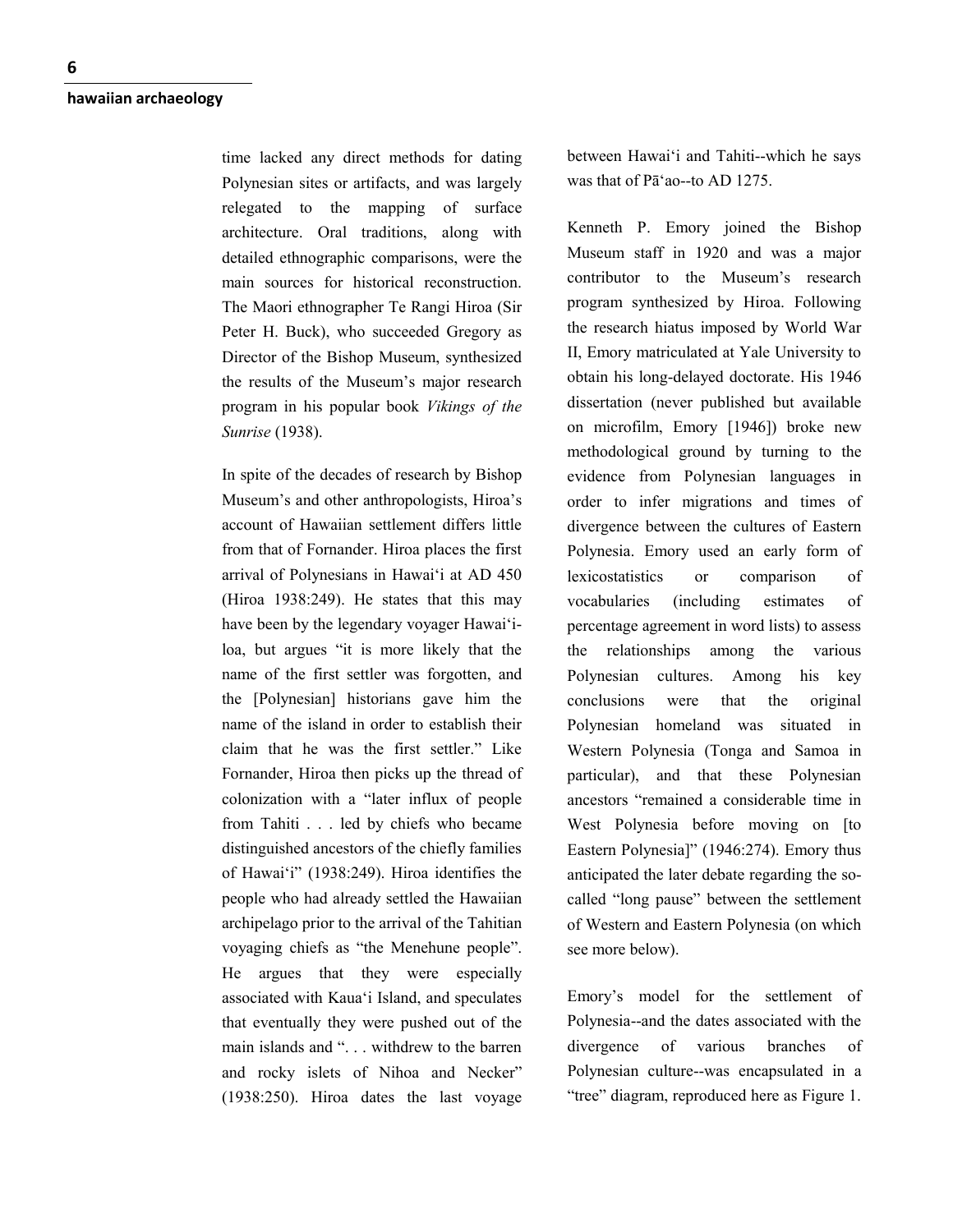





He situated the initial arrival of Polynesians from the Western Polynesian homeland to the Society Islands, dating their arrival to around AD 200. Emory then inferred a diaspora out of Tahiti, beginning around AD 900, with various "dates of branching" estimated on the basis of the oral traditions and genealogies. The date of arrival in Hawai'i was estimated to have been around AD 1150. Echoing Fornander and Hiroa, however, Emory left open the possibility of an earlier visit by Marquesan voyagers to Hawai'i (1946:278). He wrote: "At least we have good evidence of direct contact between Hawai'i and the Marquesas, after enough time had elapsed for Marquesan culture to take on peculiarities of its own."

# **The Radiocarbon Revolution and Polynesian Settlement Chronology**

At the time that Emory submitted his Yale dissertation, Pacific anthropology was on the cusp of a sea-change. Until then, archaeology in Polynesia had largely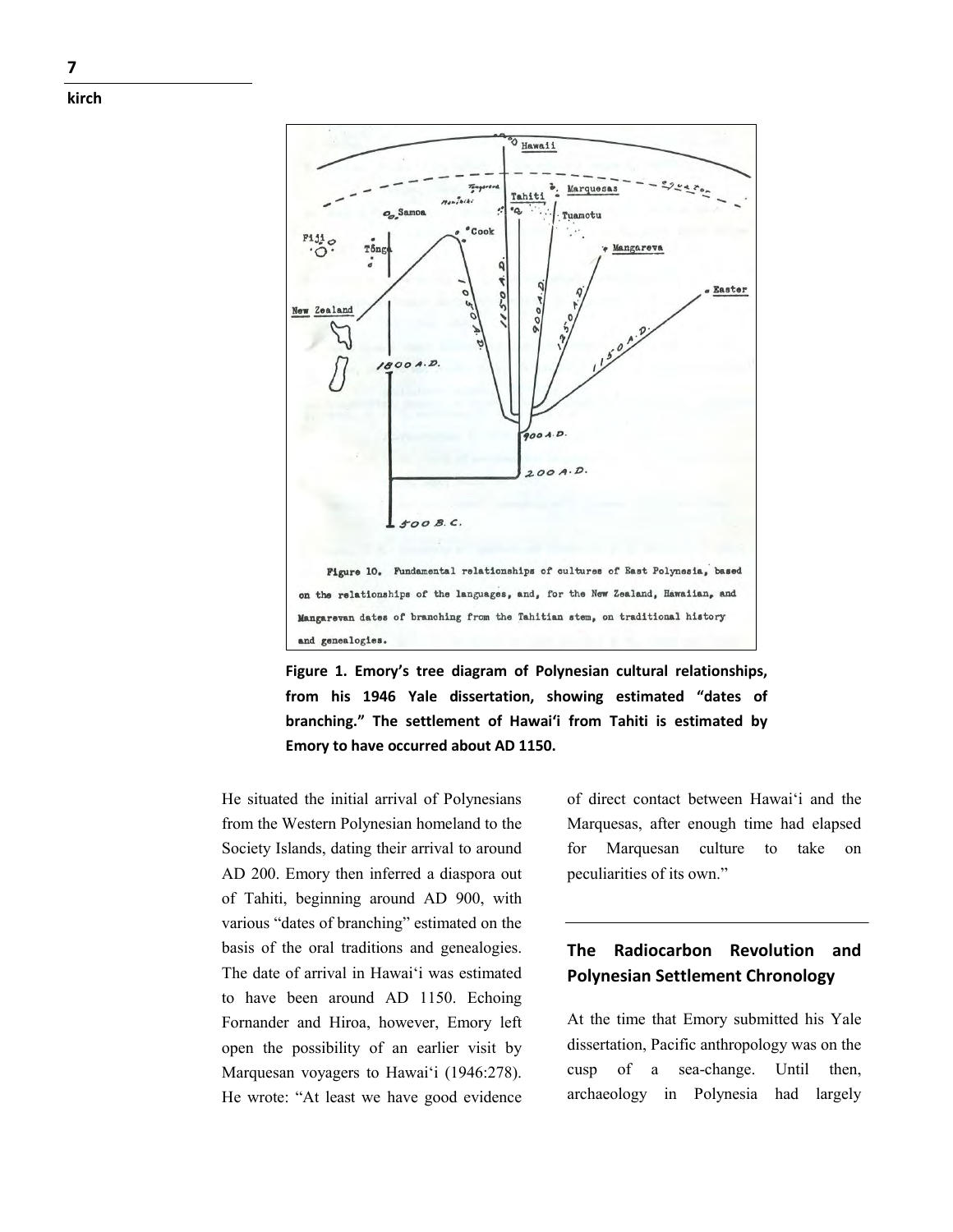contented itself with surface surveys of monumental architecture and studies of stone artifacts. Excavation had rarely been ventured and even when it was, stratigraphy was ignored (J.F.G. Stokes' 1913 excavations on Kaho'olawe Island being a notable exception). More critically, there was no means to independently date the few artifacts recovered. But in 1947 Edward Gifford of the University of California at Berkeley led an archaeological expedition to Fiji, on the western boundary of Polynesia, revealing a deeply stratified succession of pottery types (see Kirch 2000:27–29 for an overview of these developments). In 1950, Emory commenced excavations at a rockshelter site at Kuli'ou'ou, O'ahu; the shelter had been unsystematically probed by Jack Porteus as early as 1938, and Emory knew that its earthen floor contained a variety of artifacts (Emory and Sinoto 1961).

These and other tentative forays into island sites might have had little impact on Polynesian anthropology were it not for the contemporaneous development of the method of radiocarbon dating by chemist Willard Libby (Libby 1952). By the late 1940s Libby had confirmed that his method worked by dating wooden lintel beams from Egyptian temples whose age had been independently given by hieroglyphic dates. With the support of the Viking Fund of New York, Libby put out a call for archaeological samples from different parts of the world. Emory was the first in the Pacific to respond, sending a charcoal sample from the base of the Kuli'ou'ou Rockshelter (Gifford followed shortly thereafter with samples from Fiji, and

then from New Caledonia). Emory's account reveals the excitement provoked by the invention of a means for directly dating the age of an archaeological site:

While this [excavation] was in progress, in May of 1950, word came of W. F. Libby's momentous discovery of a method for dating charcoal through measuring radioactivity. A sample of charcoal from a fireplace . . . was submitted . . . revealing that the shelter had been occupied about AD 1004. This was the first radiocarbon date from any island in the Pacific and it opened up undreamed of possibilities for reconstructing the prehistory of the area. (Emory, in Emory et al. 1959:ix).

The invention of radiocarbon dating helped to spark a boom in Polynesian and Pacific archaeology. Emory launched a multi-year Hawaiian Archaeology Program under the auspices of the Bishop Museum, searching nearly every island for rockshelter and sanddune sites rich in artifacts which could be radiocarbon dated to develop a cultural sequence for the Hawaiian Islands. He was soon joined by University of Hawai'i student William J. Bonk, and Japanese archaeologist Yosihiko Sinoto. Other field teams were also mobilized during the 1950s and early 60s, including Robert Suggs (from the American Museum of Natural History) in the Marquesas, the Norwegian Expedition in Easter Island and other parts of Eastern Polynesia, Jack Golson and then Roger Green in New Zealand (and the latter in Mangareva as well). Emory and Sinoto extended the Bishop Museum's program to the Society Islands and the Marquesas in the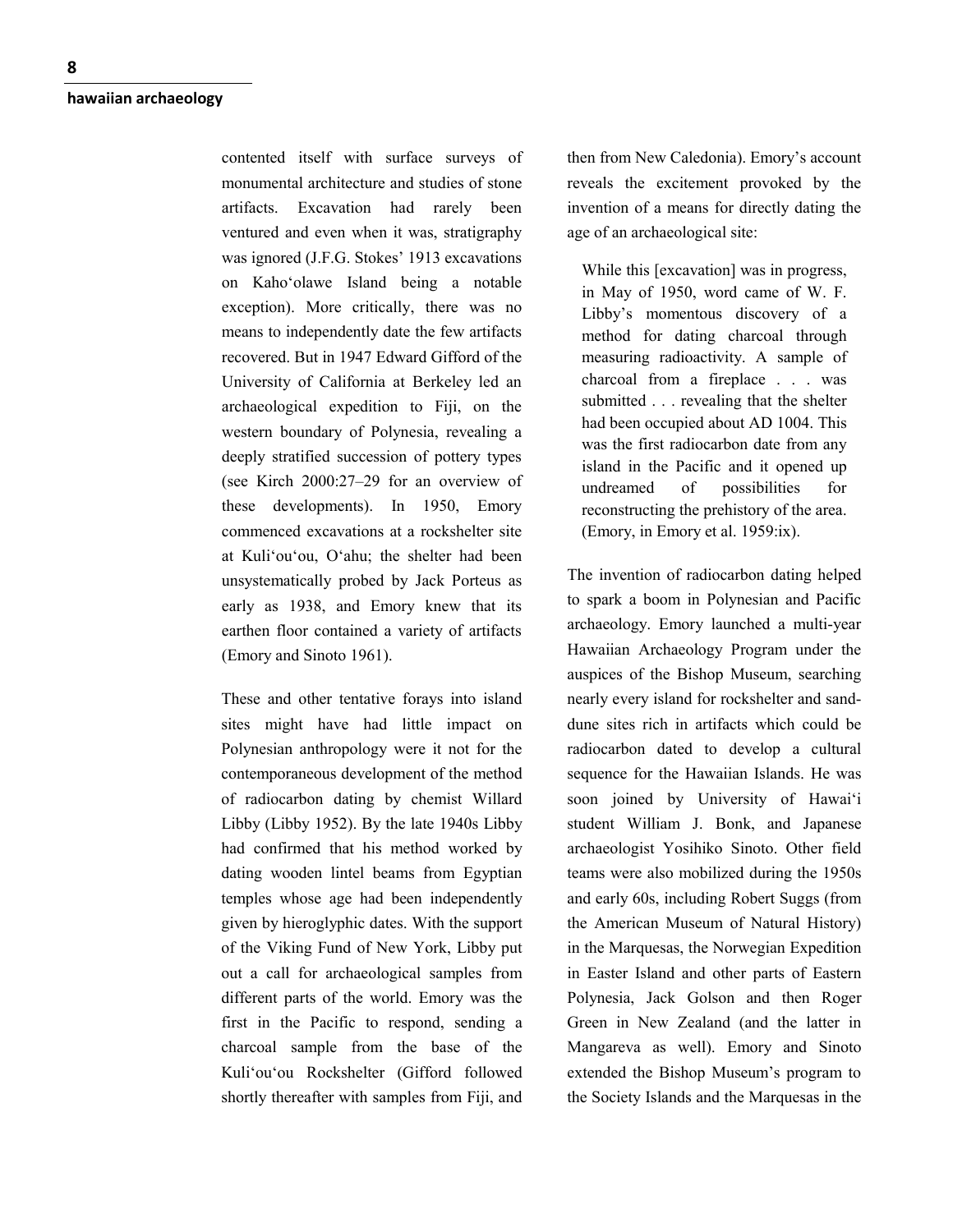early 1960s. Golson, Green, and their students and colleagues also initiated programs in Tonga and Samoa in Western Polynesia. (For an overview of these developments, see Kirch [2000:29–32].) As a result, by the mid-to-late 1960s, a new *archaeologically-based and radiocarbondate defined chronology* for Polynesia was emerging. The use of oral traditions and genealogies was regarded as *passé*, having been superseded by a new and thoroughly "scientific" methodology privileging stratigraphic excavation of material remains, and dating the associated charcoal using the increasingly sophisticated radiocarbon technique.

Among the major outcomes of this burst of excavation and radiocarbon dating, the following were especially significant in shaping views concerning the sequence of timing of settlement in Polynesia: (1) First, the primacy of the Western Polynesian archipelagoes as the original Polynesian homeland was confirmed by the much older archaeological sequences there, dating back to at least 400 BC in Samoa and possibly as early as 1,500 BC in Tonga (Groube 1971). In both Samoa and Tonga, the early periods were marked by the presence of pottery, signaling a connection to Fiji and Melanesia to the west. (2) The surprisingly old radiocarbon dates obtained by Suggs (1961:Table 1) in the Marquesas, 150 BC in the case of the Ha'atuatua dune site on Nukuhiva, combined with small quantities of potsherds, suggested that the Marquesas had played a hitherto unsuspected role in the initial settlement of Eastern Polynesia. Sinoto

(1966), expanding the Marquesan work to Ua Huka and other islands of the group, also found pottery but his dates suggested to him that first settlement was somewhat later, perhaps around AD 300. Nonetheless, Sinoto believed that his data supported a primary role for the Marquesas as a "dispersal center" in Eastern Polynesia. (3) Relatively early Polynesian dispersal throughout at least parts of Eastern Polynesia was also reinforced by the early date obtained by the Norwegian Expedition at Poike Ditch on Easter Island, AD 380 (Heyerdahl and Ferdon, eds., 1961:394).

By the early 1960s, a consensus model for the radiocarbon-based chronology of Polynesian settlement was emerging (Emory 1959; Green 1966, 1967; Emory and Sinoto 1965). Based largely on the new archaeological evidence, the model also incorporated rapidly developing insights from historical linguistics, which also indicated a later branching of the Eastern Polynesian languages off of a considerably older Proto Polynesian stem situated in the Western Polynesian homeland. In brief, this model had the ancestors of the Polynesians arriving in the Tonga-Samoa region, possibly as early as 1500 BC, where they developed a distinctive Proto Polynesian language and culture. Further expansion eastwards--possibly directly from Samoa to the Marquesas--took place by AD 300 if not slightly earlier (Figure 2). Easter Island appeared to have been settled around the same time. Exactly when the Society Islands (which had played such a key role in Fornander's and Hiroa's theories) were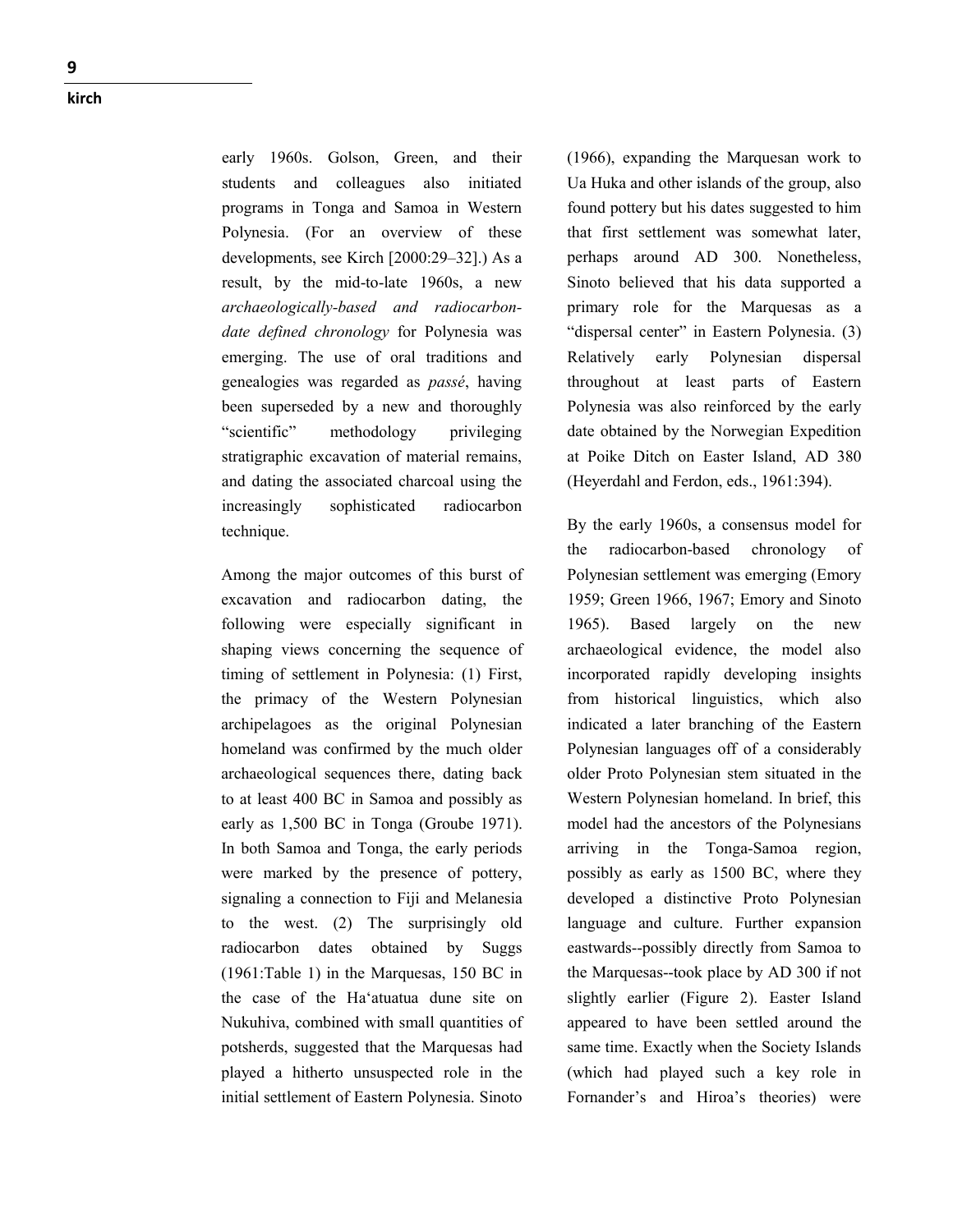

**Figure 2. Roger Green's "family tree for the Polynesian languages" (Green 1966:Table 9). In this model, Hawaiian diverges from the Proto-Marquesic branch around the middle of the first millennium AD.**

colonized was somewhat uncertain, as no early sites containing pottery were discovered by Emory and Sinoto's explorations. This led to the view that Tahiti was settled from the Marquesas, and that it became a second "dispersal center" for Eastern Polynesia by around AD 1200 (thus continuing to fit the evidence from oral traditions).

# **Early Radiocarbon-Dated Sites in the Hawaiian Islands**

It was within this emerging Polynesian settlement model that the empirical archaeological and radiocarbon evidence from several key Hawaiian sites first had to be evaluated, in order to establish the place of Hawai'i in the model, including a probable date for Polynesian discovery and settlement of the islands. Throughout the 1950s, Emory

and his colleagues Bonk and Sinoto had scoured the archipelago for stratified sites, testing at least 33 locations on all of the major islands except for Maui. But it was in the vicinity of Ka Lae (South Point) on Hawai'i Island that Emory's team discovered and excavated three sites which together seemed to provide a framework for the entire Hawaiian cultural sequence, from first settlement up until historic times. The Pu'u Ali'i (H1) sand dune site anchored the sequence at the base, the Waiahukini Shelter (H8) continued the sequence through the middle time period, and the Makalai Shelter (H2) capped the sequence at the late end (Emory et al. 1959:6–7, Figs. 23, 25). The rich quantities of bone and shell fishhooks from these sites provided a sequence of typological changes which Emory's team used to construct a master chronology for the islands, reported in detail in their classic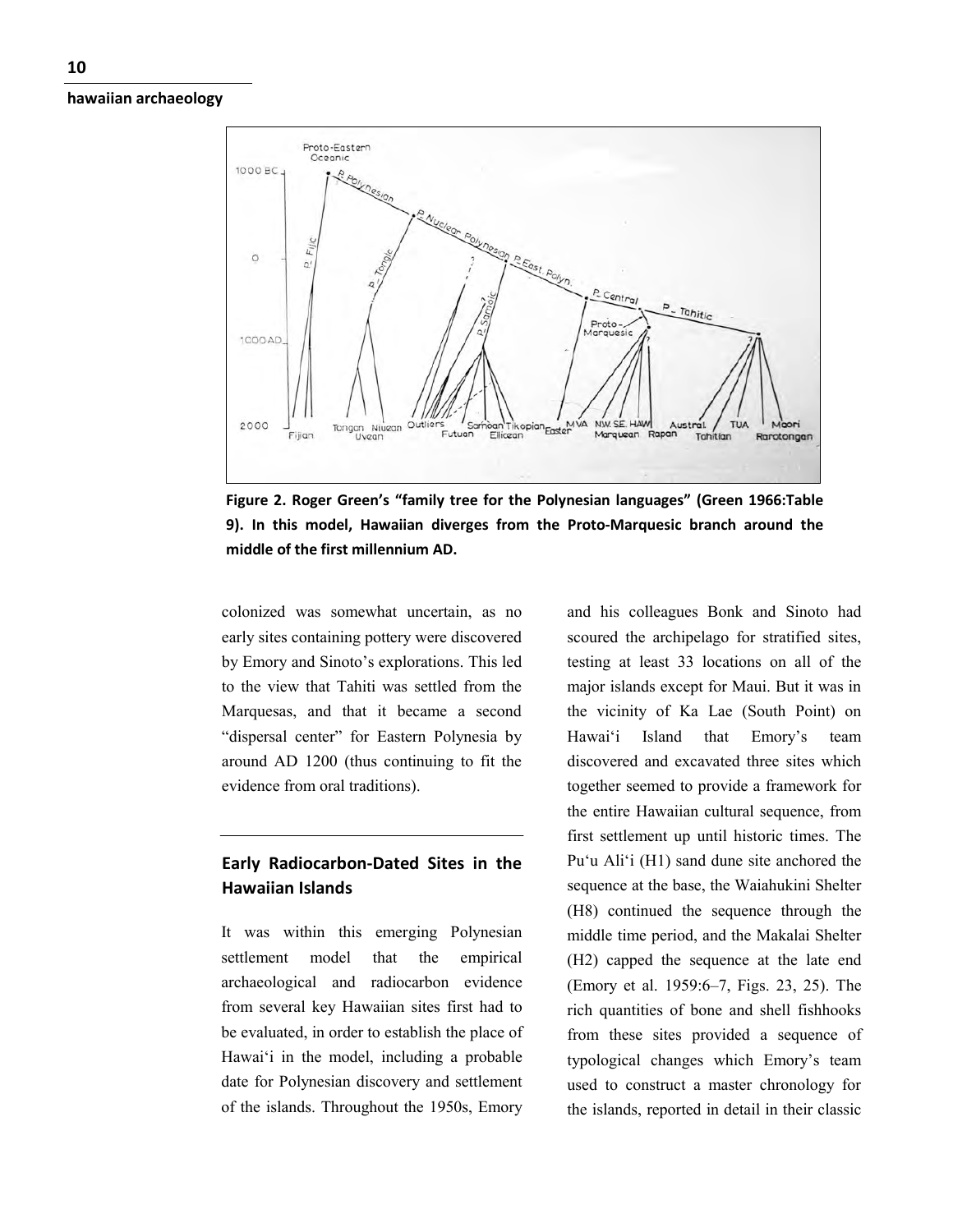Whereas the initial excavations at Kuli'ou'ou on O'ahu had returned a radiocarbon date of AD  $1004 \pm 180$ , a much older age was obtained from the base of the Pu'u Ali'i sand dune site at South Point: AD  $124 \pm 60$ . This was far older than anyone had previously postulated for initial Polynesian settlement in Hawai'i--Fornander and Hiroa had estimated that event at around AD 450, and Emory's linguistic analyses had led him to propose a date of around AD 1150. But in light of the new archaeological dates emerging from the Marquesas and Easter Island, not to mention the much earlier sites in Western Polynesia, a date in the second century AD for Polynesian arrival in Hawai'i was entirely plausible. In his preface to the *Fishhooks* monograph, Emory therefore wrote: "Radiocarbon dates for excavations reveal that the Hawaiian Islands were well populated by AD 1000, and that the first settlers may have arrived by AD 125" (Emory, in Emory et al. 1959:ix).

By the mid-1960s, Emory and Sinoto (Bonk had dropped out of the team) began to harbor doubts about the single early date from H1 that had anchored their initial Hawaiian fishhook chronology at AD 125. An extensive program of radiocarbon dating of 59 samples from the H1 and H8 South Point sites, carried out in conjunction with the Washington State University radiocarbon laboratory (Emory and Sinoto 1969) failed to replicate the early age first suggested for the base of site H1. Reviewing the expanded radiocarbon corpus, Emory and Sinoto revised their Hawai'i fishhook chronology.

They now proposed that the earliest deposits were those at the bottom of the H8 Waiahukini rockshelter, which they interpreted as beginning around AD 750 (1969:15). The H1 sand dune site was believed to overlap in time with the lower part of H8, and the fishhook-rich deposits of the dune were suggested to have been deposited between roughly AD 1000 to 1350. A revised settlement date for Hawai'i of AD 750 was seen by Emory and Sinoto as fitting better with Sinoto's sequence for the Marquesas Islands, which began at AD 300 (Sinoto 1979). If the Marquesas were the immediate homeland of the first voyagers to Hawai'i, as seemed to be the case based on both material culture and linguistic evidence, then a date for initial Hawaiian settlement several centuries after the Marquesas themselves were first occupied was appropriate.

At the same time that Emory and Sinoto were revising their estimate for initial Hawaiian settlement from AD 125 to AD 750, two new sites were discovered and excavated which added evidence to the emerging picture about the timing of Polynesian colonization of the archipelago. The Bellows dune site (O18) at Waimānalo, O'ahu, was excavated in 1967 under the direction of Richard Pearson of the University of Hawai'i, and published a few years later by Pearson et al.  $(1971)$ .<sup>2</sup> A wellstratified coastal dune adjacent to Waimānalo Stream, O18 yielded a small but striking assemblage of adzes, fishing gear, and other artifacts, many of which appeared closer to early Marquesan forms than to later Hawaiian types. Five radiocarbon dates were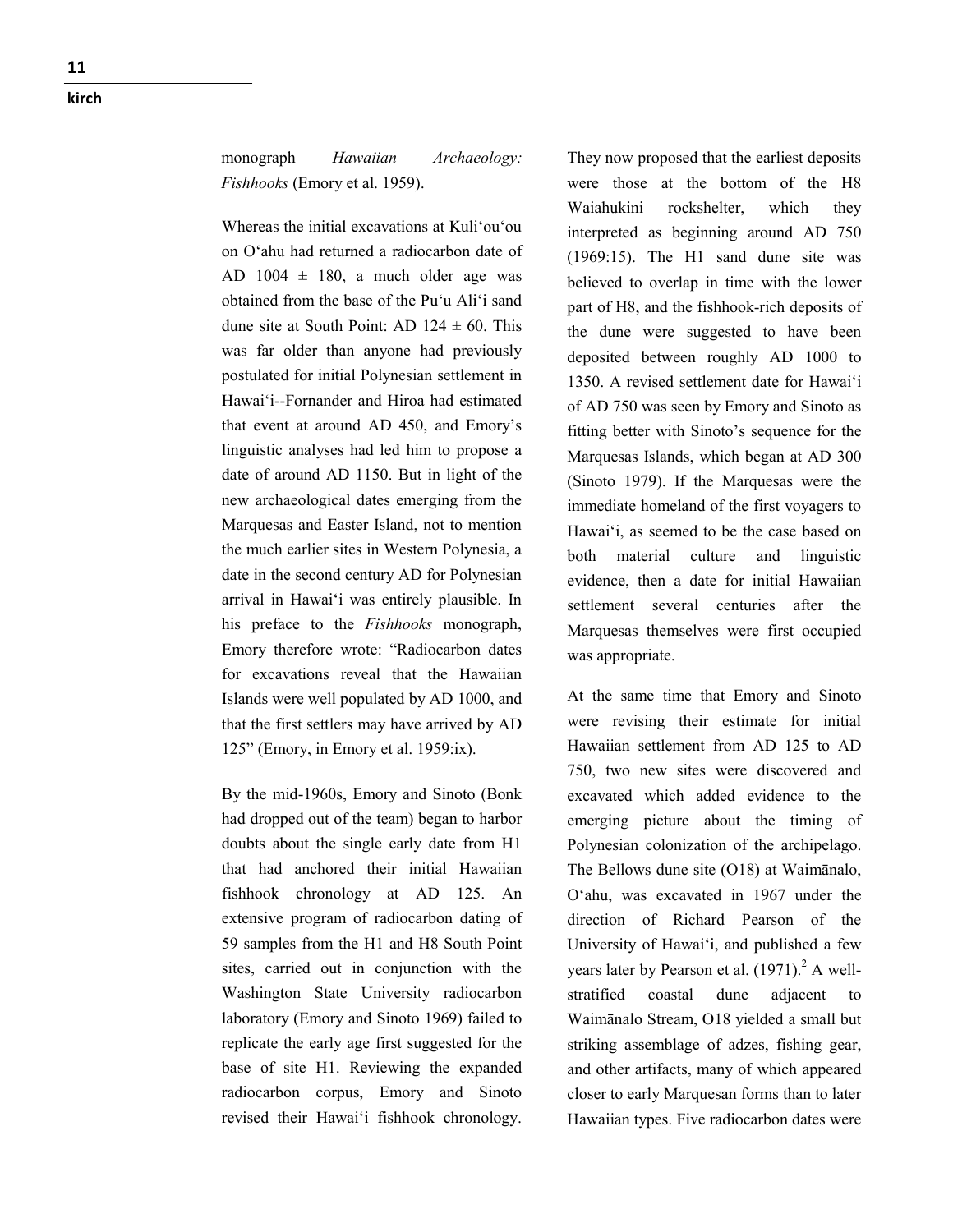obtained; with the exception of one late date (<380 years), the dates spanned a range from 1600 to 700 BP (Pearson et al. 1971:Figs. 13, 14). However, two of the dates from Layers II and III were stratigraphically inverted. Based on these dates, Pearson et al. (1971:230–231, Fig. 14) argued that the two deepest layers spanned a period between about AD 600 to 1100, and were contemporaneous with the older deposits at South Point sites H1 and H8.

On Moloka'i Island, Kirch discovered a sand dune site (Mo-A1-3) at the mouth of the Hālawa Valley in the mid-1960s, and excavated the deposits over two seasons in 1969–70 (Kirch 1971; Kirch and Kelly, eds., 1975). The Hālawa dune site also yielded artifact types arguably similar to early Marquesan forms (and with simple two-piece fishhooks very much like those from the O18 site on O'ahu), as well as the stone foundations and postholes from simple ovalended houses. A radiocarbon date of  $1380 \pm$ 90 BP from a hearth at the base of the cultural deposit was taken to indicate initial settlement between ca. AD 560–740 (Kirch and Kelly, eds., 1975:Table 41).

# **The 'Orthodox Scenario' and the Debate Over Long Versus Short Chronologies**

By the close of the 1970s, a synthetic model of Polynesian settlement chronology had emerged, one that is well reflected by various chapters in *The Prehistory of Polynesia* volume edited by Jesse Jennings (1979). In his Introduction, Jennings provided a graphic summary of the model, reproduced here as Figure 3. His succinct text summed up the achievements of three decades of excavations and radiocarbon dating:

Pioneer explorers called Lapita . . . reached both Tonga and Samoa by 1000 BC. The first eastwards movement farther into the Pacific is recorded for the Marquesas by AD 300. Thence went two groups, one to Easter Island by AD 400 and the other to Hawaii by AD 500. It is possible that another group went to the Societies shortly after their arrival in the Marquesas, but that thrust has not been proved. Certainly, a second movement to Tahiti (the Societies) occurred by AD 600 and from thence to New Zealand by AD 800. Secondary dispersals from Tahiti to Hawaii and New Zealand after AD 1000 are possible but debated (Jennings 1979:2).

Re-reading this summary, it is remarkable how faithful it remained to the old Fornander and Hiroa theories, at least in so far as Hawai'i is concerned. An initial migration ca. AD 500 from the Marquesas (e.g., Hiroa's "Menehune" people), was followed by the arrival of Tahitian voyagers after AD 1000 (e.g., the Māweke and Pā'ao voyaging sagas). Even though the new model was based on the scientific evidence of archaeology and radiocarbon dating, it was still one that Fornander clearly would have recognized!

The first book-length synthesis of Hawaiian archaeology, including a cultural sequence of four named phases, was published by Kirch  $(1985)^3$  With respect to initial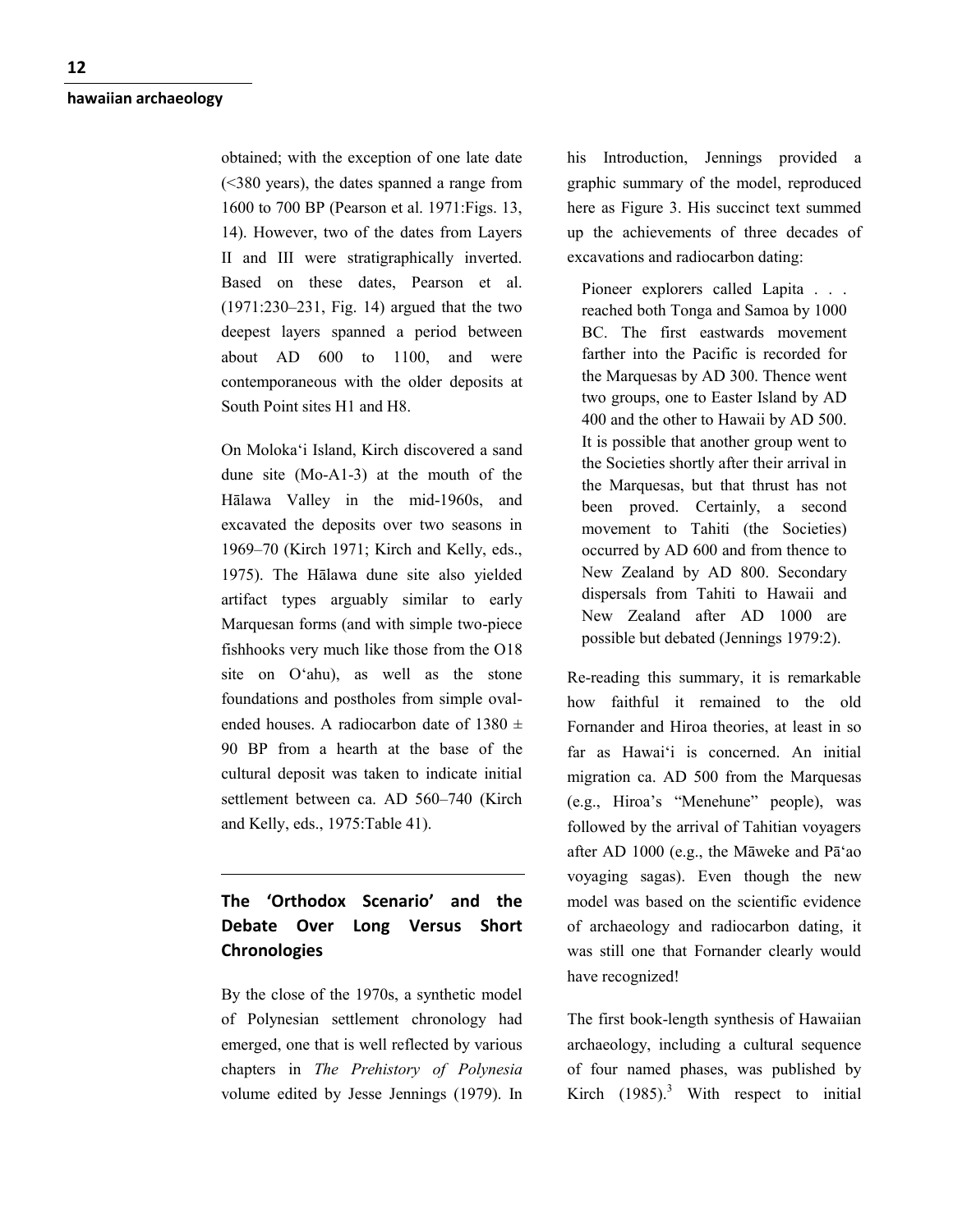

**Figure 3. The orthodox model of Polynesian settlement as summarized by Jennings in 1979 (from Jennings 1979, fig. 3).**

Polynesian arrival in the islands, Kirch wrote: "Although the information concerning the first few centuries of Polynesian occupation in Hawai'i is scant, there is sufficient evidence to state that the archipelago was colonized sometime during the three centuries prior to AD 600" (1985:298). He argued that Layer III at the O18 Bellows site, and Layer III at the Pu'u Ali'i sand dune site (H1) were the only two assemblages that could actually be assigned to this initial Colonization Period. Given the problems of radiocarbon dating at H1, the ascription of the Layer III assemblage there to this period

was based on its material culture (especially adze and fishhook types). Kirch agreed with the orthodox synthesis in pointing to the Marquesas Islands as the immediate homeland of the voyagers who discovered Hawai'i. He also opined that "there is some element of historical reality in the Hawaiian traditions of multiple contacts" (1985:66), thus reinforcing the interpretation of a secondary phase of contact with the Society Islands.

As is often the case in science, just when a particular paradigm appears to be

**kirch**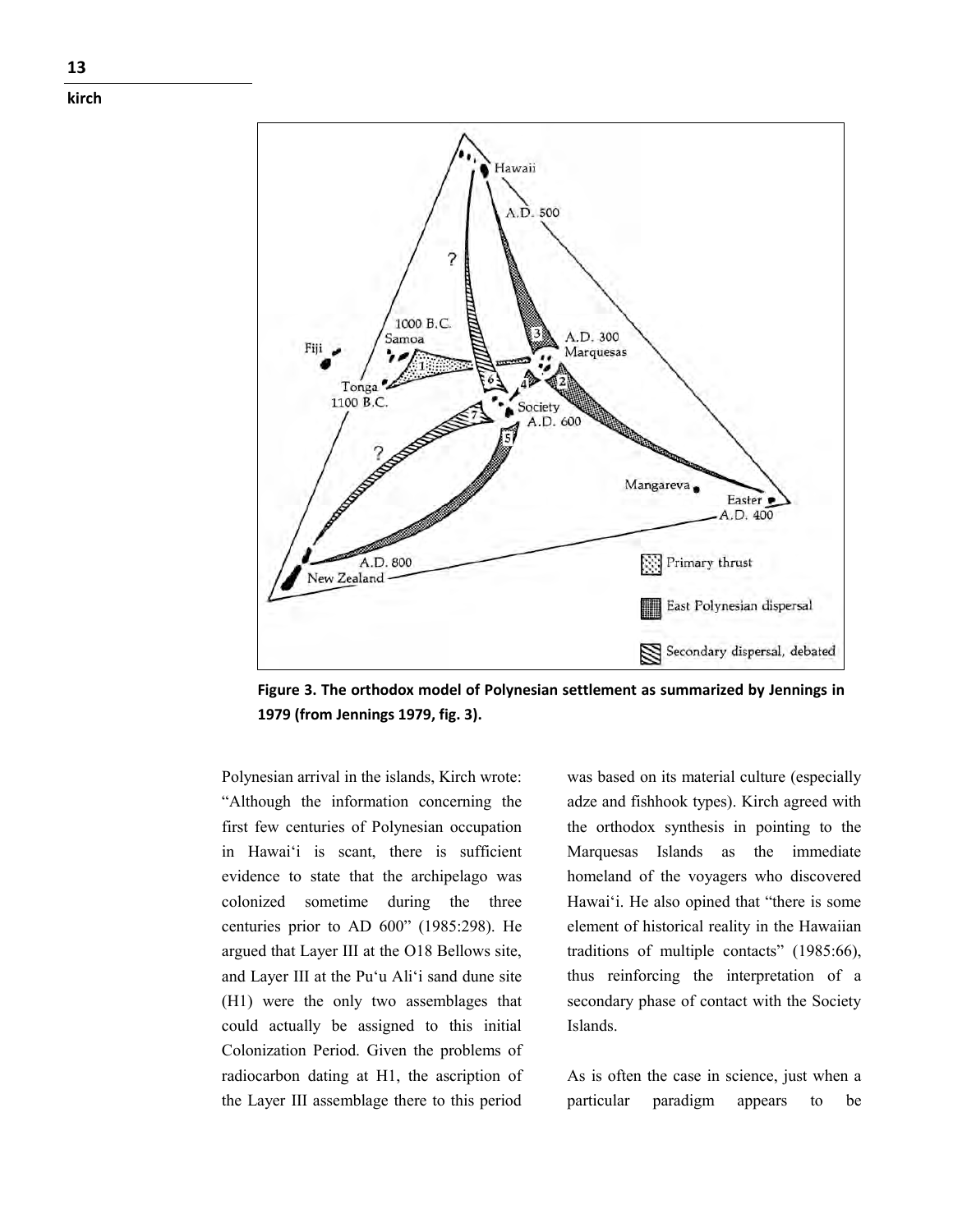unassailably constructed, cracks already have begun to appear in the foundations. Such was the case for the "orthodox scenario" of Polynesian settlement in the early 1980s. The model which was so succinctly summarized by Jennings (1979), based on the work of Emory, Sinoto, Green, Suggs, Golson, and others began to come under attack by the early 1980s. In a provocative essay, Irwin (1981) questioned whether there had actually been a significant "pause" in the eastward expansion of early Polynesians from Western Polynesia to Eastern Polynesia. Referencing the early dates of Suggs in the Marquesas, Irwin suggested that the loss of pottery may have made initial colonization sites in Eastern Polynesia less visible to archaeologists. Kirch (1986) followed with a more explicit critique of the "orthodox scenario" as this applied to Eastern Polynesia, arguing that the earliest settlement phases through the central Eastern Polynesian archipelagoes of the Societies, Marquesas, Cook Islands, and Australs were as yet inadequately defined. Again, the implication was that the "pause" between the initial Lapita settlement of Tonga-Samoa and central Eastern Polynesia may have been shorter than the orthodox scenario allowed for.

A very different perspective on Eastern Polynesian chronology was advanced by Spriggs and Anderson (1993). Influenced by radiocarbon dating developments in New Zealand which had increasingly supported a very late colonization of those large, temperate Eastern Polynesian islands (Anderson 1991), Spriggs and Anderson opined that there had been quite a long pause between the settlement of Western and Eastern Polynesia. They proposed applying "chronometric hygiene" to the available radiocarbon dates from Eastern Polynesian sites, eliminating from the body of evidence dates which did not meet a set of strict criteria. Using their method of screening, Spriggs and Anderson claimed that only for the Marquesas was there possible support for colonization ca. AD 300–600, with the "central, northern, and eastern archipelagoes" being settled ca. AD 600–950, and New Zealand between AD 1000–1200 (1993:211).

## **Refinements in Radiocarbon Dating**

The "chronometric hygiene" approach advocated by Spriggs and Anderson (1993) was based in part on the increasing recognition of various problems with radiocarbon dating. Some of these had to do with laboratory methods (e.g., questions about pretreatment methods used by the Gakushuin Laboratory in Japan), while others concerned issues of sample type and collection. Many of the early  $^{14}$ C dates, such as those obtained by Emory and his colleagues from the Hawaiian archaeology program in the 1950s, had rather large standard errors, a reflection of the crude solid-carbon counting methods first used by Libby and other pioneers of the radiocarbon method. The shift to gas-proportional counting, or to liquid scintillation counting methods, were significant improvements but the greatest advance came with Muller's use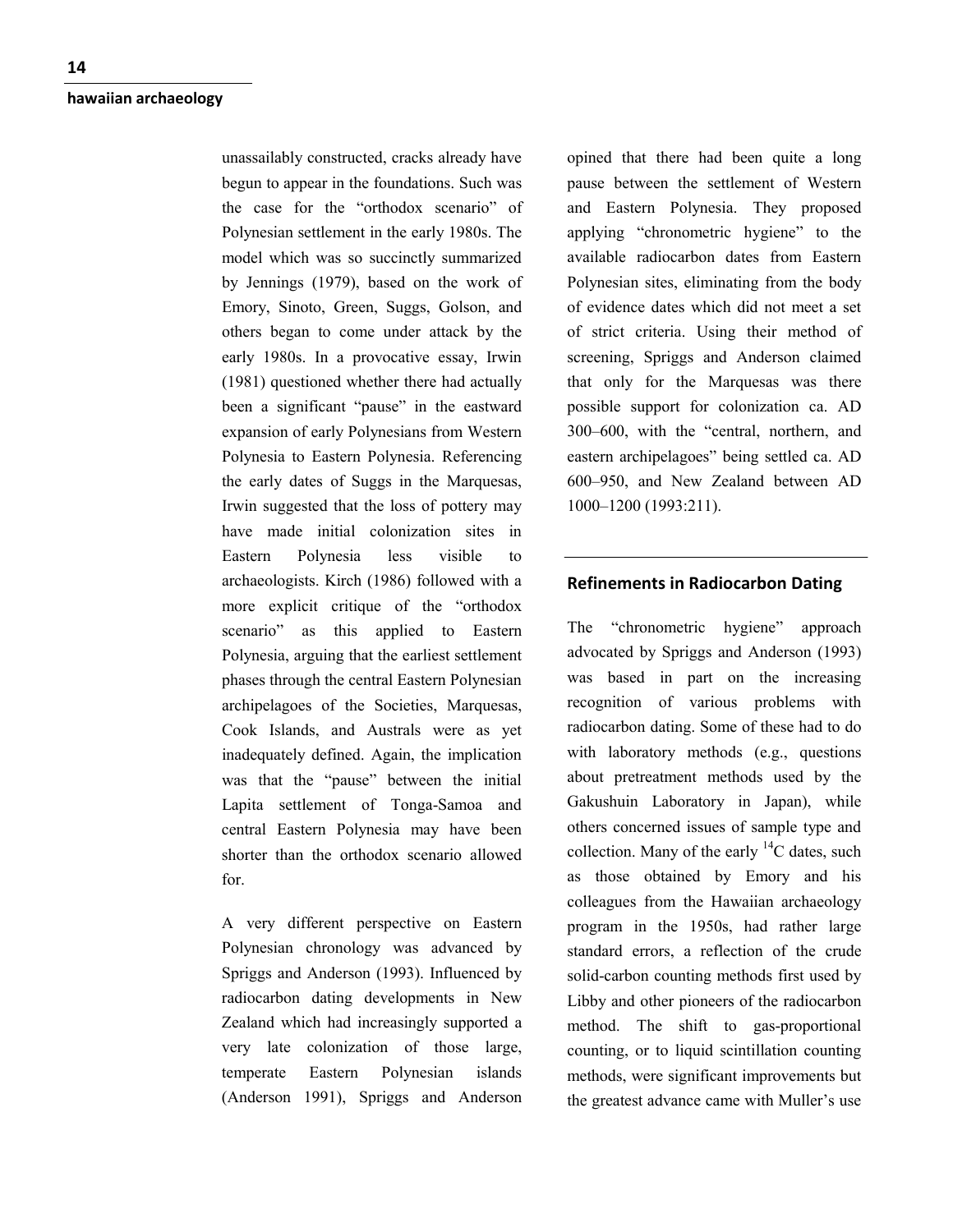of accelerator mass spectrometry or AMS (Muller 1977). By the late 1980s, AMS  $^{14}$ C dating was rapidly becoming the standard, largely replacing the older laboratory methods. This advance in laboratory methods had two major consequences for archaeological dating: (1) standard errors were reduced; and (2) samples of relatively small size could now be dated. For charcoal, sample sizes as small as 10 milligrams could be dated by AMS, opening up the possibility of dating individual seeds or small twig fragments.

Equally important to the refinements in laboratory methods was the realization by archaeologists that they needed to pay close attention to the kinds of samples they submitted for dating. This was especially the case for wood charcoal, perhaps the most commonly dated material from Polynesian sites. In the early years of radiocarbon dating, when the crude laboratory methods required large sample sizes, there was a tendency to select the largest pieces of charcoal. Indeed, the entire contents of hearths or earth ovens (often including tens or even hundreds of individual charcoal fragments) were often submitted in bulk to the dating laboratory. The problem, of course, was that such samples in many cases included old growth timber, which had an "in built" age that was potentially much older than the time at which the wood was actually burnt in the hearth or oven. The date returned by the radiocarbon lab may have been an accurate indication of the age of the timber, but not of the "target date" of human use of the site. With many coastal sites, there was also the likelihood of old driftwood being collected and used for fuel. With dating materials other than charcoal, there were additional potential complications deriving from isotopic fractionation (especially in bone samples) and from reservoir effects (especially for marine shell or other materials grown in the ocean).

The most important step in developing new protocols for radiocarbon sample selection was the taxonomic identification of wood charcoal based on anatomical characteristics by comparison to a reference collection of known woody plant species for the particular region or island. In Hawai'i, the first efforts at archaeological wood charcoal identification were made when Kirch, then directing several large projects for the Bishop Museum, approached University of Hawai'i botanist Charles Lameroux about the problem. Lameroux's laboratory assistant, Gail Murakami started to develop a reference collection for Hawaiian wood charcoal, and she has continued to be the main contributor to Hawaiian and other Pacific wood identification (Murakami 1983). In the 1990s, Kirch also encouraged James Coil to establish a reference collection at Berkeley's Oceanic Archaeology Laboratory (Coil 2004). These and similar efforts have now made it possible for wood charcoal from Hawaiian and other Polynesian sites to be identified prior to  $^{14}$ C dating. Most importantly, taxonomic identification allows the archaeologist to select short-lived species, and to reject wood samples that are likely to have a significant in-built age factor.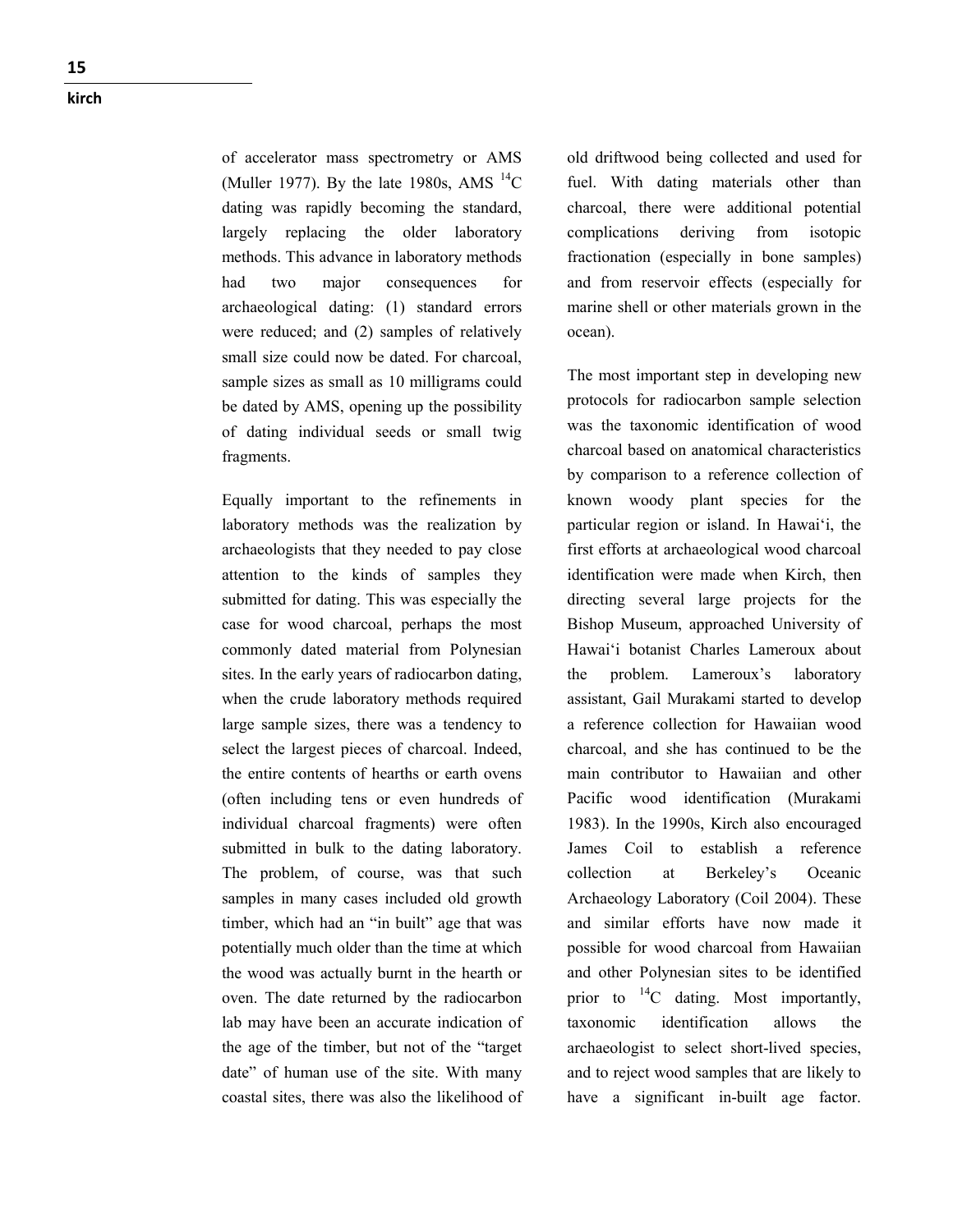Unfortunately, not all archaeologists working Polynesia have availed themselves of the ability to identify their samples prior to dating; it is still necessary when reviewing suites of dates from particular sites to consider whether the samples in question meet the new standards for sample selection.

The methodological advances just summarized--both in laboratory methods and in sample selection criteria--have had a major impact on the evolving radiocarbon chronology for Eastern Polynesia. Targeted AMS re-dating of identified samples from previously excavated Eastern Polynesian sites such as Hane or Vaito'otia-Fa'ahia (Anderson and Sinoto 2002) have typically shortened the chronologies for those sites, while dating of newly excavated sites such as the Tangatatau Rockshelter (MAN-44) on Mangaia (Kirch et al. 1995) or Onemea in Mangareva (Kirch et al. 2010) have failed to replicate the kinds of early first-millennium AD dates for initial Polynesian settlement obtained by Suggs or Sinoto. In short, the argument in favor of a "long pause" and a "short chronology" for Eastern Polynesia have been greatly strengthened by the advances in radiocarbon dating over the past two to three decades.

## **The Emerging Chronological Picture for Eastern Polynesia**

Over the past decade or so, dating of a number of key Eastern Polynesian sites, using AMS radiocarbon methods on better controlled (identified) samples has lent considerable support to a "short chronology" whereby the central archipelagoes of Eastern Polynesia did not begin to be colonized until after AD 800 or later (Allen, 2004; Anderson et al., 1994, 1999; Anderson and Sinoto 2002; Conte and Anderson 2003; Green and Weisler 2002; Kirch et al. 1995; Rolett 1998; Rolett and Conte, 1995 Weisler 1994, 1995). Recently, Wilmhurst et al. (2011) have advanced claims that the settlement of all but the Society Islands occurred after AD 1190–1290; their argument, however, depends on a fairly extreme form of chronometric hygiene, which rejects dates on any samples other than charcoal from identified, short-lived taxa.

Most important from the perspective of Hawaiian settlement are the colonization dates for the Society Islands and the Marquesas, as these two archipelagoes have long been considered to be the immediate source regions for the first Polynesian voyagers to Hawai'i. For the Society Islands, the oldest dates potentially indicating a human presence are two  $^{14}$ C dates on anaerobically preserved coconuts from water-logged sediments in the lower 'Opunohu Valley on Mo'orea Island (Lepofsky et al. 1992), with ages of  $1270 \pm$ 60 and 1360  $\pm$  60 BP, possibly indicating settlement by about AD 600. However, no cultural materials were associated with these putatively domesticated coconuts, and until confirmed by additional results, it is not certain that these dates indicate human activity on Mo'orea. The Vaito'otia-Fa'ahia site on Huahine, originally thought to date as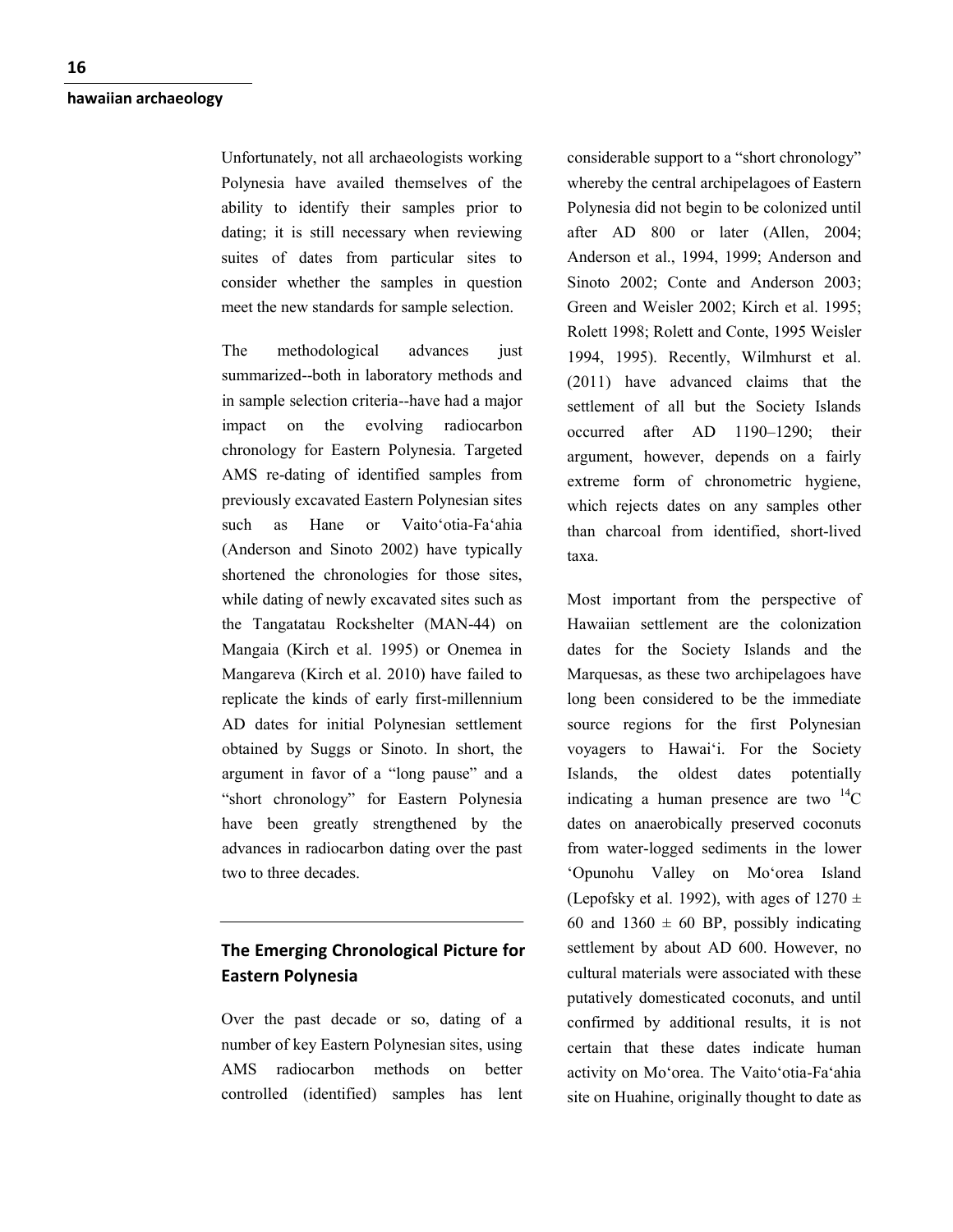early as AD 800–850, was re-dated by Anderson and Sinoto (2002). Although there is considerable range in the ages of the newly dated samples (Anderson and Sinoto 2002:Table 1, Fig. 1), they conclude that the "most reliable" suite of shell dates from the site has a range of about AD 1050–1450.

The Marquesas, as noted above, initially produced the earliest dates in Eastern Polynesia, as old as 150 BC in the case of Suggs's excavations at Ha'atuatua (Suggs 1961). The Hane dune site on Ua Huka Island, excavated by Sinoto (1966), yielded pottery and other artifacts similar to those from Ha'atuatua, and Sinoto's original suite of  $14$ C dates led him to propose that Hane had been settled as early as AD 300–600. Anderson and Sinoto (2002:Table 2, Fig. 2) dated ten new samples from Hane, with results indicating that the site ". . . was probably not earlier than about AD 1000, according to the lower calibrated ranges of the new results, and if actually around the medians would be dated approximately AD 1100–1200" (2002:251). In 2009, Eric Conte conducted renewed excavations at Hane. A suite of as yet unpublished radiocarbon dates from these excavations yielded results similar to the Anderson and Sinoto (2002) re-dating, again suggesting that the lowest levels at Hane are unlikely to be older than AD 900– 1000 (Conte, pers. comm., 2010). These revised dates from Hane are also consistent with Rolett's dating of the earliest levels at the Hanamiai site on Tahuata Island, which are bracketed in the interval between AD 1025–1300 (Rolett 1998:241, Table 4.1). In short, the emerging chronological evidence

from the Marquesas strongly suggests that initial Polynesian settlement of that archipelago was unlikely to have occurred before about AD 900, and may have been as late as AD 1000.

Emerging chronologies for other Eastern Polynesian islands are also relevant here. In the southern Cook Islands, the Tangatatau Rockshelter on Mangaia was occupied by around AD 1000, based on a large suite of  $^{14}$ C dates (Kirch et al. 1995:55, Table 2). Kirch et al. (2010) recently published a suite of 14C AMS dates from the Onemea site on Taravai Island in the Gambier (Mangareva) Islands indicating initial Polynesian colonization around AD 950. This age fits well with Weisler's claims for the colonization of Henderson Island no later than AD 1050, and possibly slightly earlier (Weisler 1995:389, Table 2). Despite Hunt and Lipo's claims (2006, 2008) that Rapa Nui was not settled until AD 1200, the full corpus of dates from the Anakena Dune Site (including those of Steadman et al. 1994) are also compatible with a colonization date of around AD 1000. In sum, the southeastern archipelagoes and islands of Eastern Polynesia have a set of radiocarbon chronologies now converging on the period from AD 900–1000.

With the caveat that the Society Islands might still prove to have initial settlement dates slightly earlier than elsewhere in Eastern Polynesia, the extensive re-dating of key sites and discovery and dating of new sites throughout central Eastern Polynesia strongly supports a "short chronology" that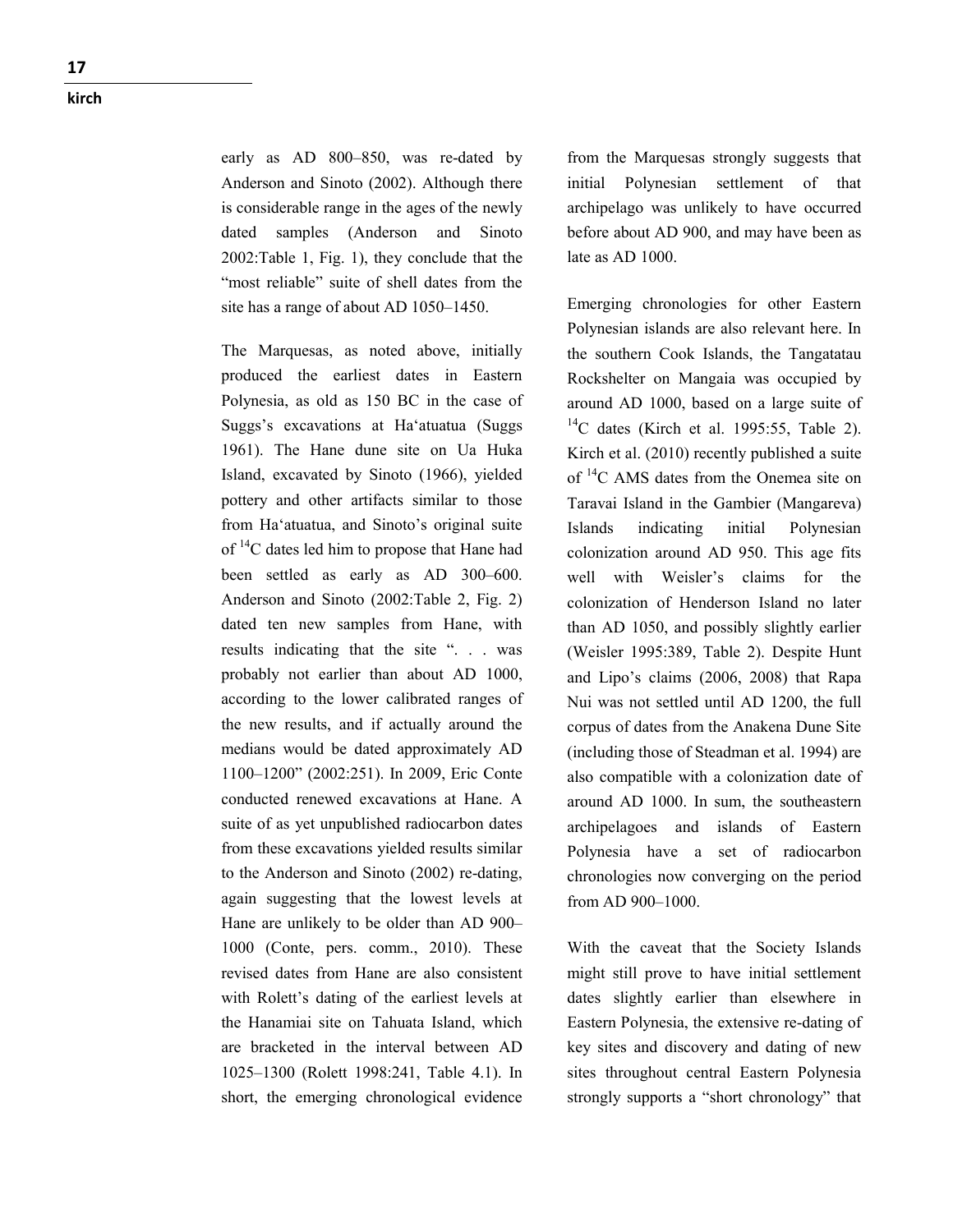begins no earlier than AD 900–1000. Given that this region is widely regarded as the immediate homeland for the first Polynesian settlers to Hawai'i, the obvious implication is that Hawaiian colonization is unlikely to be earlier than around AD 1000.

# **Paleo-Environmental Evidence for the Initial Hawaiian Settlement**

Evidence for human colonization of an island or archipelago can come from two different sources: (1) direct artifactual evidence from human settlements such as sand dune occupations or rockshelters; and, (2) indirect evidence in the form of proxy signals of anthropogenic disturbance, such as increases in charcoal fluxes in lake or swamp sediments, rapid changes in pollen frequencies in these sediments, or the appearance of commensal or synanthropic plants and animals such as weeds, insects, or rats. During the first few decades of Polynesian stratigraphic archaeology, the emphasis was almost exclusively on the search for early habitation sites. With the increased interest in an ecological or environmental archaeology from the late 1960s on, however, indirect evidence for anthropogenic disturbance on islands began to be considered in the debate on long versus short chronologies. The application of palynological analysis to lake and swamp sediments in Pacific islands has been especially important in this regard (e.g., Kirch and Ellison 1994).

Beginning in the early 1990s, Steve Athens

and his collaborators applied the methods of sediment coring and palynology to a number of lake and swamp sites on O'ahu Island, such as 'Uko'a Pond and Kawainui Marsh (Athens 1997; Athens and Ward 1993, 1997; Athens et al. 1992). Analysis of cores showed unmistakable signals of anthropogenic disturbance, especially with dramatic increases in microscopic charcoal (from near 0 in pre-human levels to 25  $mm<sup>2</sup>/cc$  in upper levels) and in significant declines in native plant taxa, especially the endemic palm *Pritchardia* and a now extirpated shrub *Kanaloa*. These data were revolutionary for the information they provided about changes to the O'ahu landscape following Polynesian colonization and land use, but they also had potential to help establish the date of Polynesian arrival. In an influential article, Athens wrote:

What, then, is the very earliest coring evidence we have for the Polynesian presence in Hawaii? The answer is approximately AD 800, which is from 'Uko'a Pond. The securest evidence is in the form of microscopic particulate charcoal, though it is also supported by the pollen evidence . . . Because particulate charcoal does not occur in sample intervals predating Polynesian occupation in any of our cores on O'ahu, we feel confident that its presence in the 'Uko'a Pond core (and other cores) must be entirely due to anthropogenic causes (Athens 1997:266).

Figure 4 reproduces Athens' plot of the 'Uko'a Pond charcoal concentrations. A  $^{14}C$ date of approximately AD 800 (Athens did not publish the full details of the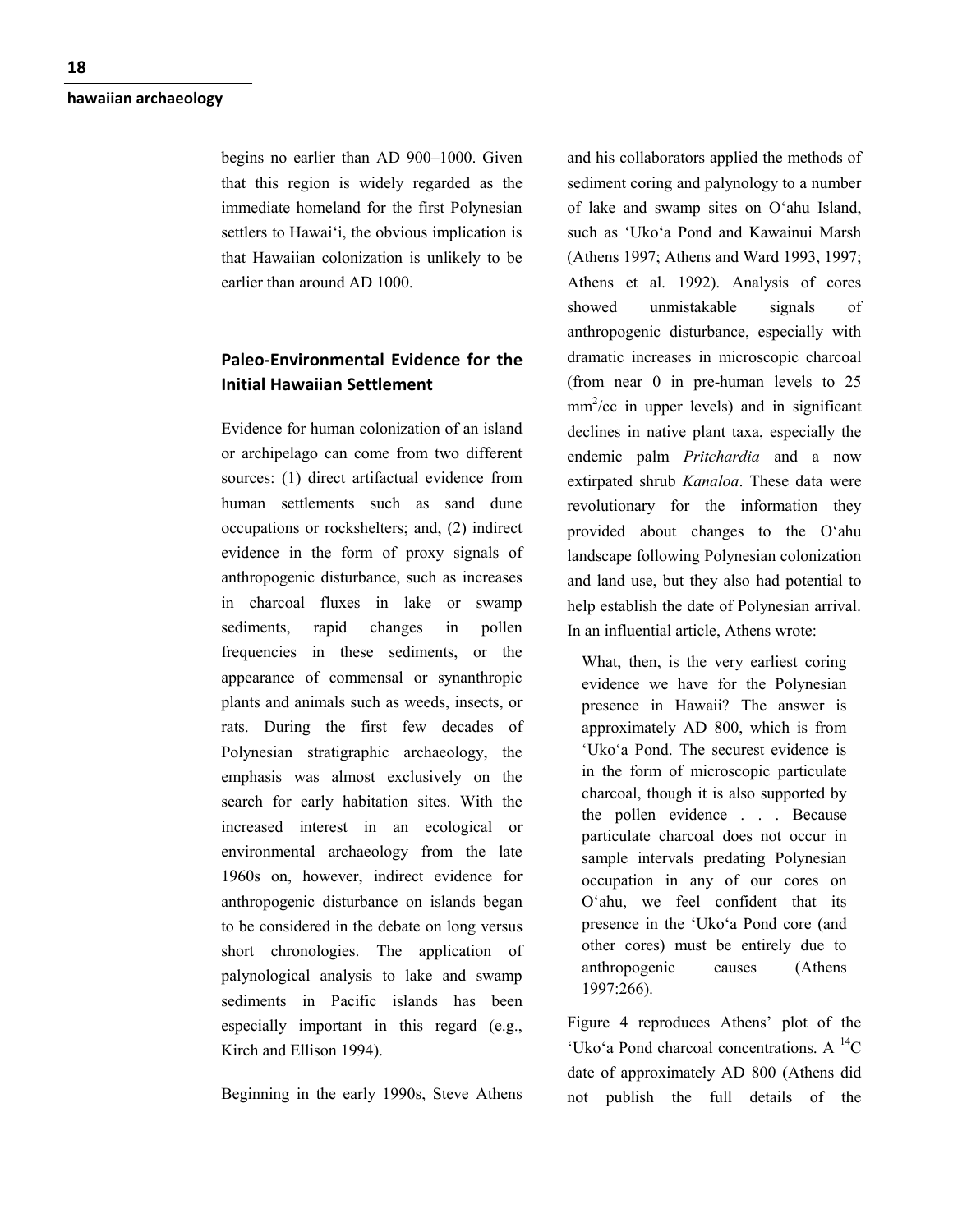

**Figure 4. Athens' plot of charcoal concentrations in the 'Uko'a Pond core (Athens 1997:Fig. 12.7). Note that the dramatic rise in charcoal concentrations is bracketed between AD 800 and 1200.**

radiocarbon dates from 'Uko'a Pond) is associated with the first presence of charcoal, while another date of AD 1200 is associated with a dramatic spike in charcoal concentrations. Thus, while Athens placed the approximate date of Polynesian arrival at AD 800, it would probably be more accurate say that a dramatic spike in anthropogenic charcoal is *bracketed by radiocarbon dates of approximately AD 800 and 1200*. In later work at the Ordy Pond on O'ahu, Athens et al. (1999) report that the first presence of charcoal is bracketed by two radiocarbon dates as between AD 1000–1100. And, a core in an inland location in Maunawili Valley on the windward side of O'ahu shows *Pritchardia* and other indigenous taxa beginning to decline after about AD 1200 (Athens and Ward 1997). In all, Athens'

coring program on O'ahu makes it clear that by AD 1200 anthropogenic disturbance was widespread on the island. Thus initial Polynesian colonization must have occurred some time prior to AD 1200, but is unlikely to have been much before AD 1000.

On Kaua'i Island, the team of David and Lida Burney (2003) has applied sediment coring and dating of charcoal influxes to attempt to establish the earliest presence of Polynesians on various parts of the island. Their earliest reliable record for anthropogenic charcoal comes from Kekupua Fishpond on the island's southwestern coast. The first presence of charcoal in a 2.2 m deep core comes at 1.4 m and has an associated <sup>14</sup>C date of  $830 \pm 50$ BP, or AD 1165–1260 when calibrated (at 1)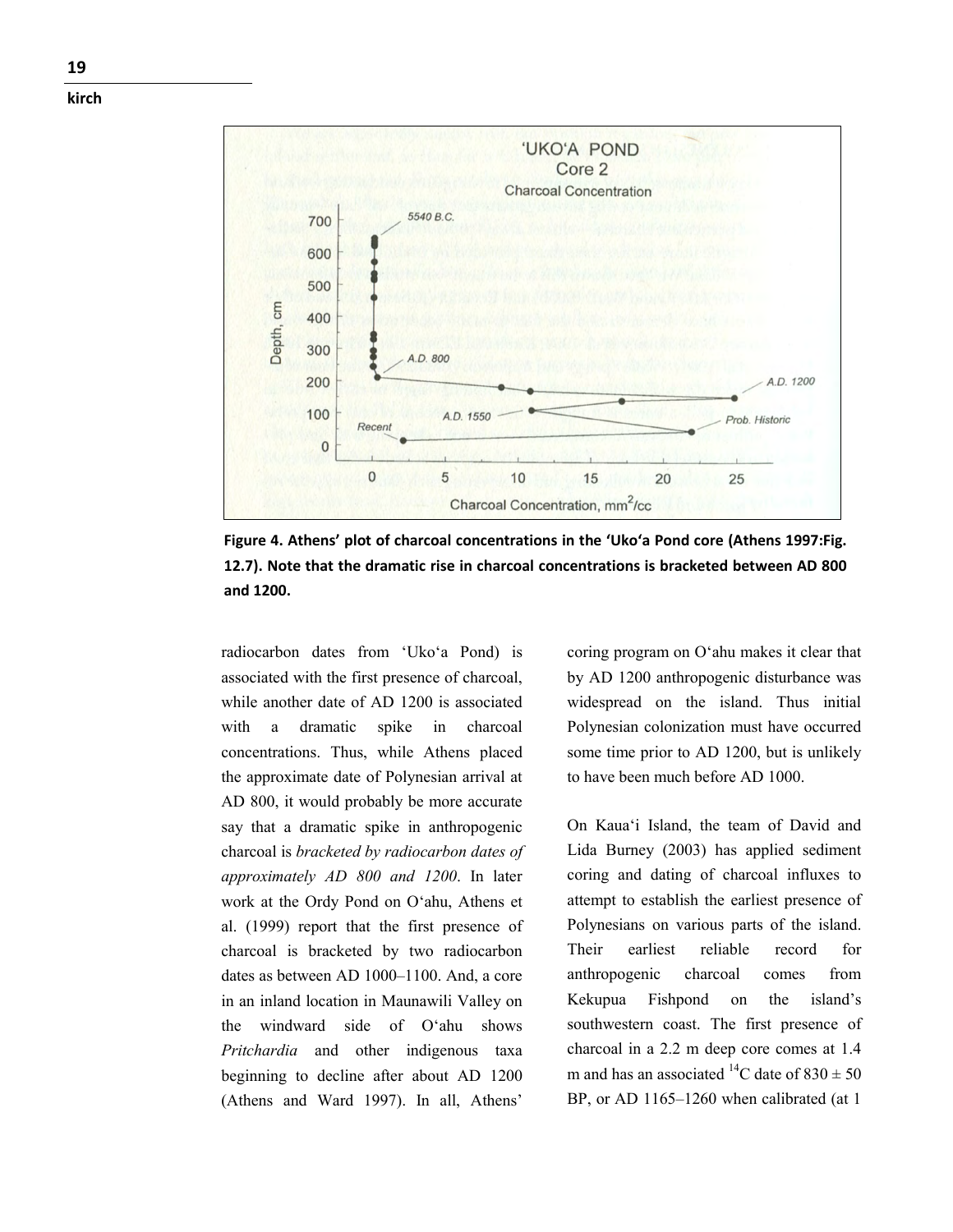s.d.). Burney et al. (2001; Burney and Kikuchi 2006) have also carried out extensive work in the Makauwahi limestone sinkhole, an extraordinary sediment trap yielding a rich record of biotic change on the island. Here the earliest indication of human presence is from the pelvis of a Polynesian-introduced rat (*Rattus exulans*), directly <sup>14</sup>C dated at 822  $\pm$ 60 BP, or AD 1160–1270 calibrated (at 1 s.d.).

Bones of *R. exulans* were also recovered from limestone sinkholes in the 'Ewa Plain on O'ahu, where they are associated with the bones of extinct or extirpated avifauna, including large flightless ducks (*Thambetochen* sp.), and the shells of extinct endemic terrestrial gastropods (Athens et al. 1999, 2002; see also Christensen and Kirch 1986). Direct AMS  $^{14}$ C dating on several of these rat bones also provides proxy evidence for initial Polynesian presence on O'ahu, as these rats were commensal and introduced by humans. Figure 5 is a combined Oxcal probability plot of the two earliest dates from *R. exulans* bones from 'Ewa, with a highest probability calibrated age range of AD 970– 1030 (at 1 s.d.), or AD 890–1040 (at 2 s.d.).

Some scholars are reluctant to use the kinds of proxy indicators of anthropogenic disturbance described above as evidence for human arrival on islands, and have rejected dates on charcoal in sediment cores or on rat bones (e.g., Wilmhurst et al. 2011). This seems to me to be an extreme application of "chronometric hygiene." In the case of Hawai'i, the dates from numerous sediment cores, combined with direct AMS  $^{14}$ C dating of rat bones, has provided a consistent set of

dates strongly indicative of human presence on O'ahu by around AD 1000, with evidence for *widespread* anthropogenic disturbance by AD 1200. For Kaua'i, initial human presence is indicated by at least AD 1200.

## **Re-Evaluating "Early" Hawaiian Sites**

The final set of evidence to consider before returning to the question of when the Hawaiian Islands were first settled by Polynesians is the radiocarbon evidence from the handful of habitation sites which had been proposed as belonging to the earliest phases of the Hawaiian cultural sequence (Kirch 1985). For the South Point, Hawai'i Island sites there has been no recent attempt at re-dating, although the older sets of radiocarbon dates have been reassessed (Dye 1992). Combining the four most consistent 14C dates on charcoal from Layer II at site H8 (Emory and Sinoto 1969:Table 1) yields calibrated age ranges of AD 1040– 1090 and 1120–1280 (at 1 s.d.), which would be consistent with the general time frame suggested by the paleoenvironmental evidence just reviewed, and with the emerging chronologies for Eastern Polynesia. Nonetheless, it would be desirable to attempt to re-date the base of site H8 (and possibly also Layer III at H1) using AMS methods, if suitable samples can be located in the Bishop Museum collections.

A second site for which claims of relatively early settlement had been advanced is the Hālawa Dune Site (Mo-A1-3) on Moloka'i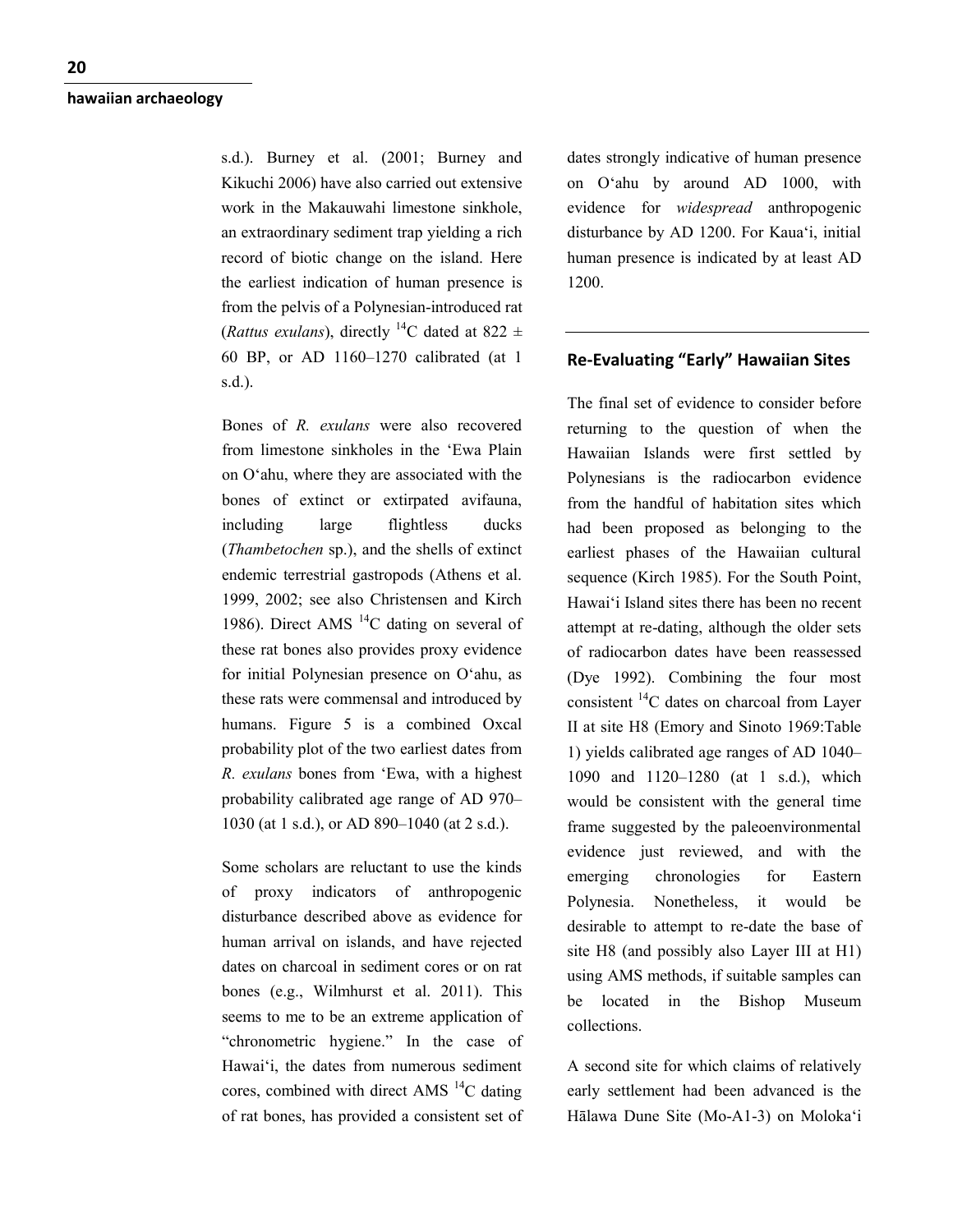**21 kirch**

> (Kirch and Kelly 1975). Kirch and McCoy (2007) submitted six samples from the original 1969–70 excavations for AMS  $^{14}$ C dating. Based on the results of this re-dating combined with a re-analysis of the original suite of dates, Kirch and McCoy conclude that the Hālawa site dates no earlier than about AD 1300, with the main occupation phase dating to between AD 1400–1650 (2007:402).

This leaves only the Bellows Dune site (O18) at Waimānalo, O'ahu, as having a possible claim of dating with the period of initial Polynesian settlement of the Hawaiian archipelago. In an attempt to establish the age of the deeper stratigraphic deposits at O18, Dye and Pantaleo (2010) dated seven samples obtained during the original 1967 excavations, selecting only short-lived materials. Based on the new results, and using a Bayesian statistical framework, they conclude that the O18 site was "established in AD 1040–1219" (2010:113). Dye and Pantaleo argue that this was "some 260–459 years after the current estimate of first settlement" of Hawai'i. That argument, however, is based on the acceptance of AD 800 as the date of Polynesian colonization of the islands, following Athens (1997). As I have pointed out above, the 'Uko'a core from which Athens derived the AD 800 date actually only shows anthropogenic influences occurring between approximately AD 800 and 1200. Dye and Pantaleo's new dates for O18, in my opinion, establish the site as the earliest documented habitation in the Hawaiian Islands. Their estimate of AD 1040–1219 is only marginally later than the

earliest dates on *Rattus exulans* bones from the 'Ewa Plain (see Figure 5). This is not to say that the Bellows Dune site is the "urcolonization" settlement for Hawai'i. But it does strongly hint that the O18 occupation dates to within the first century of Polynesian arrival in the archipelago.

## **When Was Hawai'i First Settled?**

In this paper I have endeavored to trace the efforts--over more than a century and a half- -of various scholars to determine the approximate time when Polynesian explorers first made their remarkable voyage from central Eastern Polynesia, across the doldrums and into the North Pacific, to discover Hawai'i. Fornander and Hiroa were limited to Polynesian oral traditions calibrated to chiefly genealogies, but thought that this event occurred sometime in the mid-first millennium AD Emory applied linguistic analysis to arrive at a date of AD 1150. But with the advent of stratigraphic archaeology and radiocarbon dating, it appeared for a time that the date of initial settlement would be pushed back considerably, possibly to the beginning of the first millennium AD. Then a long process of scientific investigation and selfcorrection set in. The initial uncritical enthusiasm for radiocarbon dating was replaced by a more sober realization that radiocarbon dating was complicated, and that the early methods need improvement. Archaeologists began to pay attention to issues of sample type and selection. In the half-century that has passed since Emory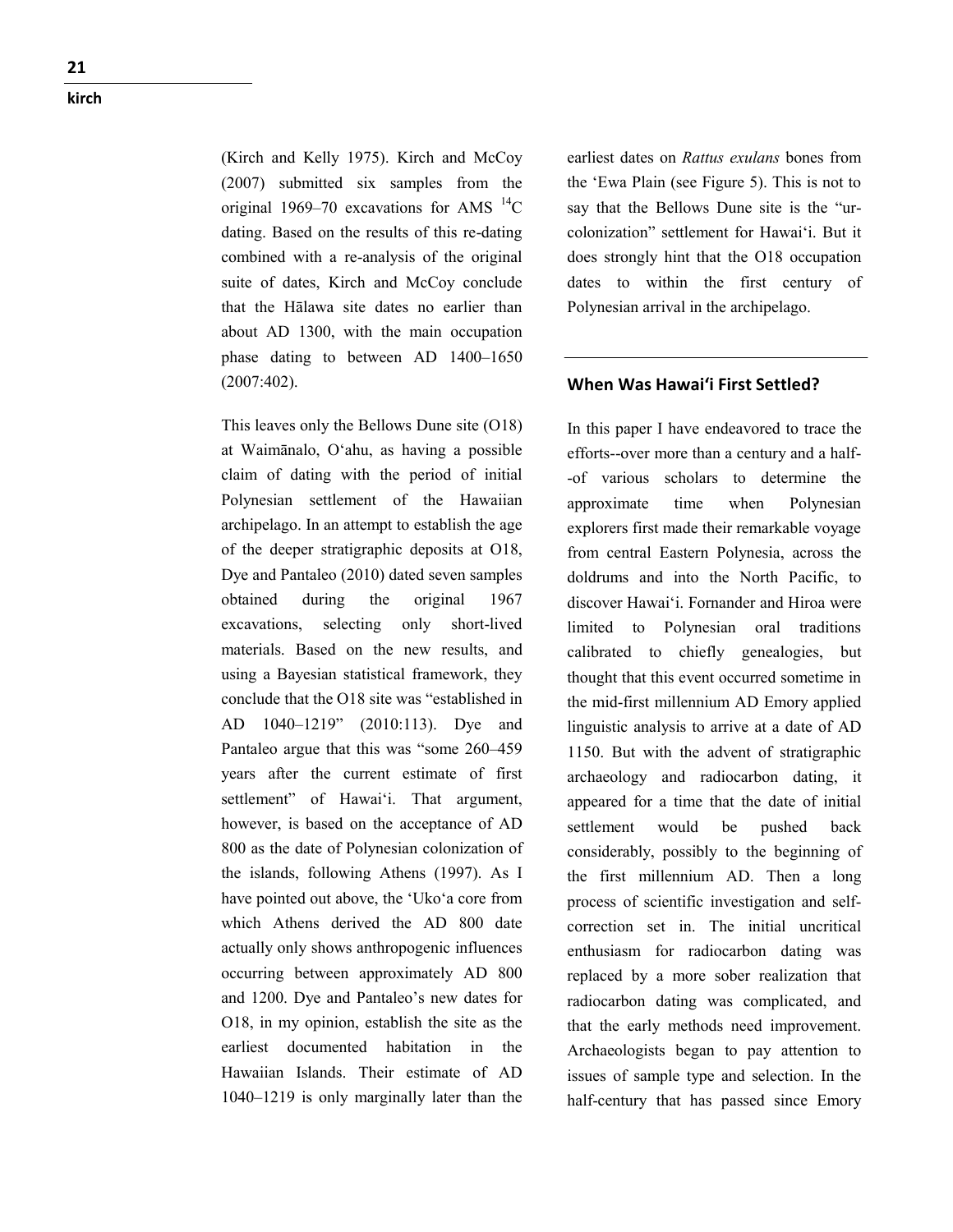and Sinoto obtained their first  $^{14}$ C dates from Kuli'ou'ou, South Point, and other Hawaiian sites, we have made huge strides forward in the hard work of establishing solid cultural chronologies throughout Polynesia.

To the question of "when was Hawai'i first settled by Polynesians" I would answer with the following three points:

- 1. Although the debate over the chronology for Polynesian expansion into Eastern Polynesia still continues (e.g., Wilmhurst et al. 2011; Mulrooney et al. 2011), there is no question that some form of "short chronology" has prevailed. With the exception of the Society Islands (for which our database for early settlement remains inadequate), none of the main archipelagoes and islands of central Eastern Polynesia are likely to have been colonized by Polynesians before AD 900–1000. Since this is the immediate homeland region from which the voyagers to Hawai'i are presumed to have come, a lower bound on the settlement date for Hawai'i also has to be AD 900–1000.
- 2. The "proxy" paleoenvironmental evidence for human presence in Hawai'i, which for now comes almost exclusively from O'ahu and Kaua'i Islands, leaves no doubt that human activities were creating significant disturbances on both of these islands by AD 1200. This then sets an upper bound on Polynesian settlement at this time. Moreover, the earliest dates on human introduced *Rattus exulans* bones on O'ahu are consistent with Polynesian arrival around AD 1000.

3. Re-dating of the O18 site at Bellows, Waimānalo, O'ahu puts the occupation of that small hamlet at between AD 1040–1219. Obviously, this range falls closely between the lower and upper bounds indicated by the Eastern Polynesian chronologies and the paleoenvironmental evidence.

In my view, it is now reasonable to argue that the first arrival of Polynesians in Hawai'i is unlikely to have occurred much before AD 1000, although the event could conceivably have been sometime in the  $10^{th}$ century. There is also no question that at least O'ahu and Kaua'i islands were already well settled, with local populations established in several localities, by AD 1200. Beyond this I fear it would be dangerous to tread. But the research will continue, and with future improvements in methods accompanied by the inevitable serendipity that archaeologists know they must depend on, we may yet narrow down the time frame of Polynesian discovery of this most amazing archipelago.

### **Notes**

1. This article is based upon the Keynote Address delivered to the Society for Hawaiian Archaeology at the 2010 Annual Meeting at Wailua, Kaua'i.

2. The main excavation at O18 took place during the summer of 1967, as a University of Hawai'i field school. Although still a Punahou student at the time, I participated in the excavation at Pearson's invitation, and later helped to analyze the collections.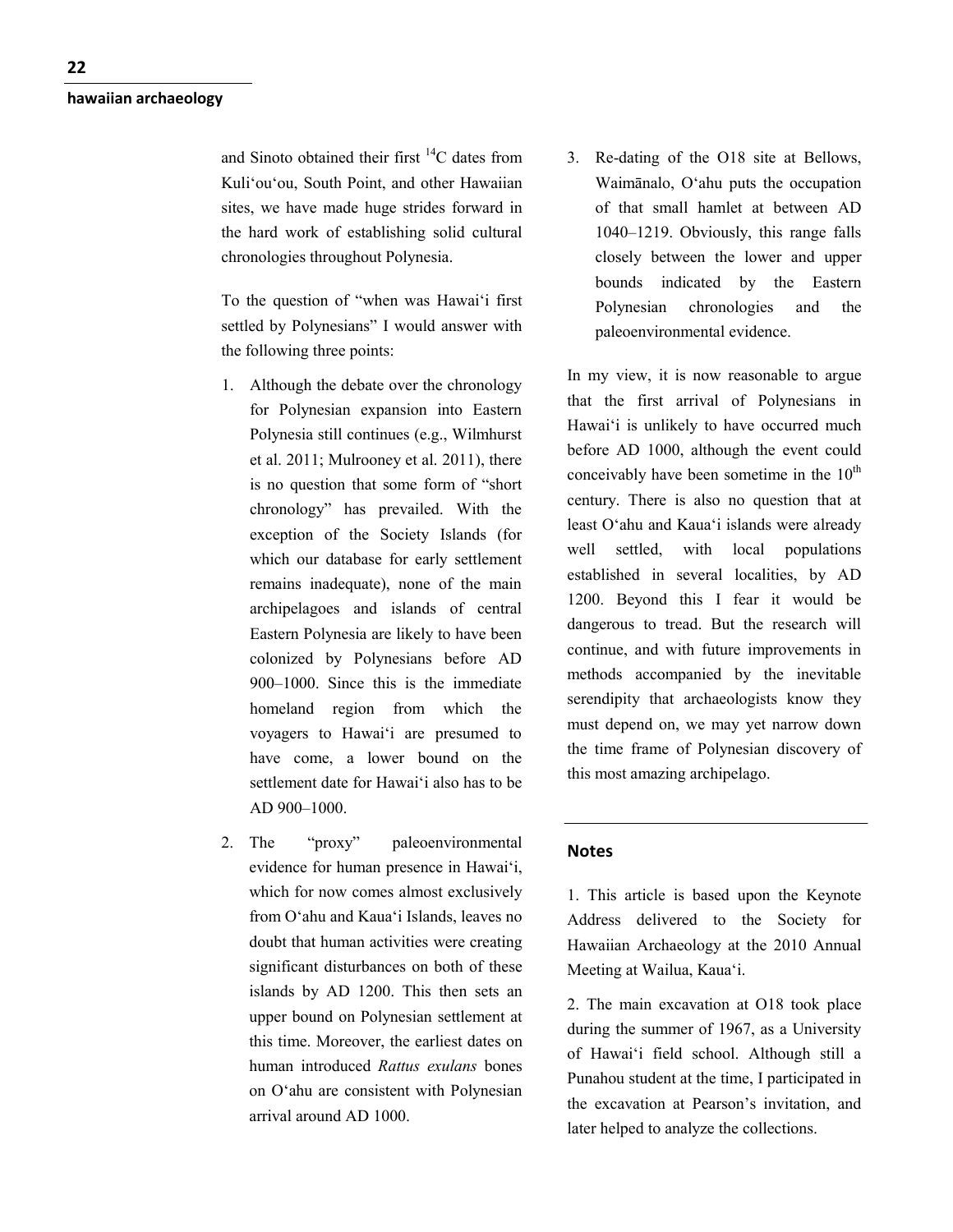3. Although published by the University of Hawai'i Press in 1985, the manuscript was based on lectures given by Kirch at the University of Hawai'i in the early 1980s.

## **References Cited**

Allen, M.S. 2004. Revisiting and revising Marquesan culture history: New archaeological investigations at Anaho Bay, Nuku Hiva Island. *Journal of the Polynesian Society* 113:143–196.

Anderson, A. 1991. The chronology of colonization in New Zealand. *Antiquity* 65: 767.

Anderson, A., E. Conte, G. Clark, Y. Sinoto, and F. Petchy. 1999. Renewed excavations at Motu Paeao, Maupiti Island, French Polynesia. *New Zealand Journal of Archaeology* 21: 47–66.

Anderson, A., H. Leach, I. Smith, and R. Walter. 1994. Reconsideration of the Marquesan sequence in East Polynesian prehistory, with particular reference to Hane (MUH1). *Archaeology in Oceania* 29: 29–52.

Anderson, A. and Y.H. Sinoto. 2002. New radiocarbon ages of colonization sites in East Polynesia. *Asian Perspectives* 41:242–257.

Athens, J.S. 1997. Hawaiian native lowland vegetation in prehistory. In P.V. Kirch and T.L. Hunt, eds., *Historical Ecology in the Pacific Islands: Prehistoric Environmental and Landscape Change*, pp. 248–70. Yale University Press, New Haven.

Athens, J.S. and J.V. Ward. 1993. Environmental change and prehistoric Polynesian settlement in Hawai'i. *Asian Perspectives* 32:205–223.

1997. The Maunawili core: Prehistoric inland expansion of settlement and agriculture, O'ahu, Hawai'i. *Hawaiian Archaeology* 6:37–51.

Athens, J.S., J. Ward, and S. Wickler. 1992. Late Holocene lowland vegetation, O'ahu, Hawai'i. *New Zealand Journal of Archaeology* 14:9–34.

Athens, J.S., J.V. Ward, H.D. Tuggle, and D.J. Welch. 1999. *Environment, Vegetation Change, and Early Human Settlement on the 'Ewa Plain: A Cultural Resource Inventory of Naval Air Station, Barber's Point, O'ahu, Hawai'i, Part III, Paleoenvironmental Investigations*. International Archaeological Research Institute, Inc., Honolulu.

Athens, J.S., H.D. Tuggle, J.V. Ward, and D.J. Welch. 2002. Avifaunal extinctions, vegetation change, and Polynesian impacts in prehistoric Hawai'i. *Archaeology in Oceania* 37:57–78.

Burney, D.A. and W.K.P. Kikuchi. 2006. A millennium of human activity at Makauwahi Cave, Maha'ulepu, Kaua'i. *Human Ecology* 34:219–247.

Burney, D.A., H.F. James, L.P. Burney, S.L. Olson, W.K. Kikuchi, W. Wagner, M. Burney, D. McCloskey, D. Kikuchi, F.V. Grady, R. Gage, and R. Nishek. 2001. Fossil evidence for a diverse biota from Kaua'i and its transformation since human arrival. *Ecological Monographs* 71:615–641.

Burney, L.P. and D.A. Burney. 2003. Charcoal stratigraphies for Kaua'i and the timing of human arrival. *Pacific Science* 57:211–226.

Christensen, C. and P.V. Kirch. 1986. Nonmarine mollusks and ecological change at Barbers Point, O'ahu, Hawai'i. *Bishop Museum Occasional Papers* 26:52–80.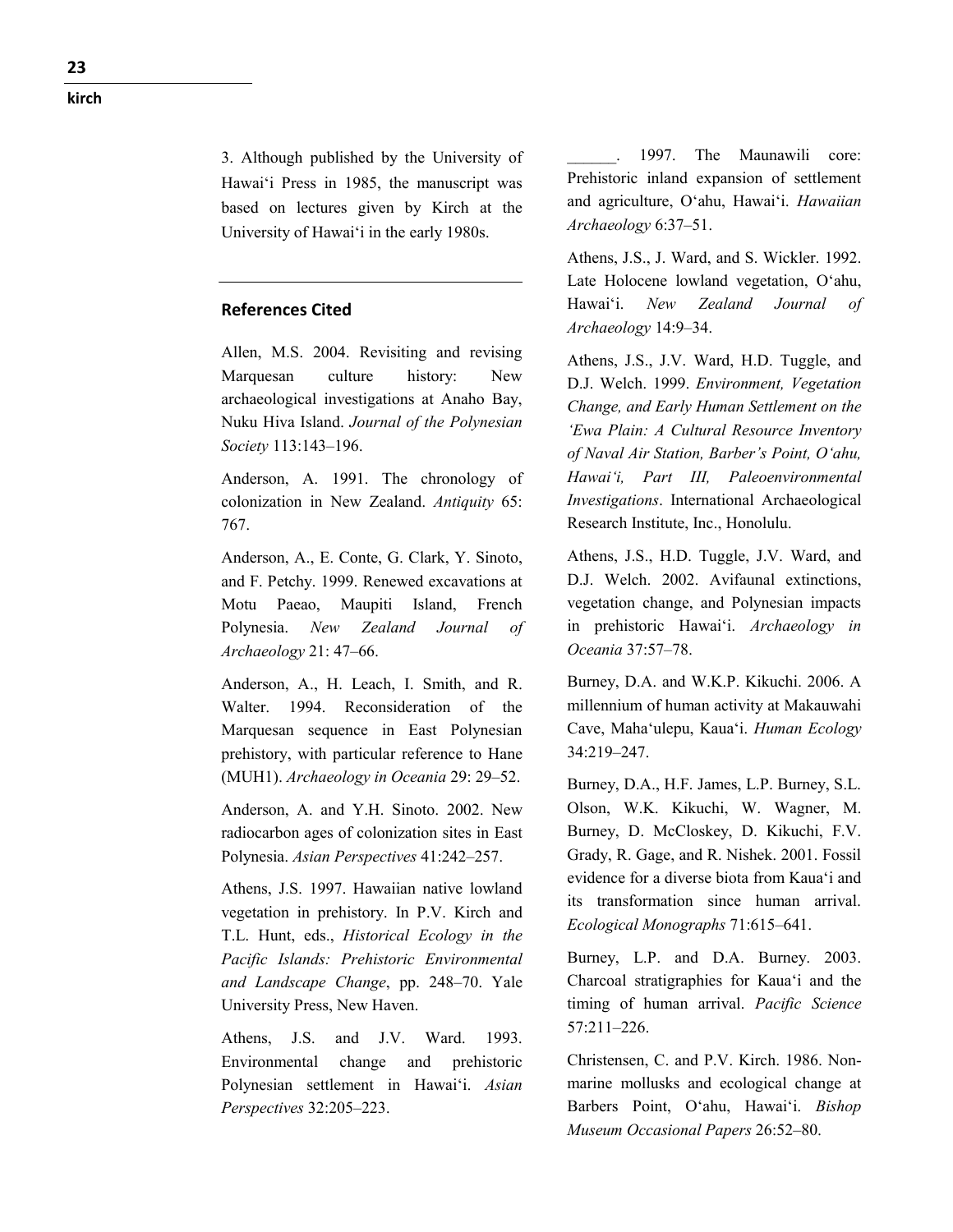Coil, J.H. 2004. "The Beauty that Was": Archaeological Investigations of Ancient Hawaiian Agriculture and Environmental Change in Kahikinui, Maui. Unpublished Ph.D. Dissertation. University of California, Berkeley.

Conte, E. and A.J. Anderson. 2003. Radiocarbon ages for two sites on Ua Huka, Marquesas. *Asian Perspectives* 42:155–160.

Dye, T.S. 1992. The South Point radiocarbon dates thirty years later. *New Zealand Journal of Archaeology* 14:89–97.

Dye, T.S. and J. Pantaleo. 2010. Age of the O18 site, Hawai'i. *Archaeology in Oceania* 45:113–119.

Emory, K.P. 1946. Eastern Polynesia: Its Cultural Relationships. Unpublished Dissertation. Yale University, New Haven (University Microfilms, Ann Arbor).

\_\_\_\_\_\_. 1959. Origin of the Hawaiians. *Journal of the Polynesian Society* 68:29–35.

Emory, K.P., W.J. Bonk and Y.H. Sinoto. 1959. *Hawaiian Archaeology: Fishhooks.* Bernice P. Bishop Museum Special Publication 47. Honolulu

Emory, K.P. and Y.H. Sinoto. 1961. *Hawaiian Archaeology: O'ahu Excavations*. Bernice P. Bishop Museum Special Publication No. 49. Bishop Museum Press, Honolulu.

\_\_\_\_\_\_. 1965. *Preliminary Report on the Archaeological Investigations in Polynesia*. Mimeographed Report to the National Science Foundation. Bernice P. Bishop Museum, Honolulu.

\_\_\_\_\_\_. 1969. *Age of the Sites in the South Point Area, Ka'u, Hawai'i*. Pacific Anthropological Records 8. Bishop Museum, Honolulu.

Fornander, A. 1878, 1880, 1885. *An Account of the Polynesian Race: Its Origin and Migration and the Ancient History of the Hawaiian People to the Time of Kamehameha I*. 3 vols. London.

\_\_\_\_\_\_. 1919. Source and migration of the Polynesian race. In T.G. Thrum, ed., *Fornander Collection of Hawaiian Antiquities and Folk-Lore*, Memoirs of the Bernice P. Bishop Museum, Vol. VI, Part II, pp. 222–238. Bishop Museum Press, Honolulu.

Green, R.C. 1966. Linguistic subgrouping within Polynesia: the implications for prehistoric settlement. *Journal of the Polynesian Society* 75:6–38.

\_\_\_\_\_\_. 1967. The immediate origins of the Polynesians. In G.A. Highland, et al., eds., *Polynesian Culture History*, pp. 215–240. Bishop Museum Press, Honolulu.

Green, R.C. and M.I. Weisler. 2002. The Mangarevan sequence and dating of the geographic expansion into Southeast Polynesia. *Asian Perspectives* 41:213–241.

Groube, L.M. 1971. Tonga, Lapita pottery, and Polynesian origins. *Journal of the Polynesian Society* 80:278–316.

Heyerdahl, T. and E.N. Ferdon, Jr., eds. 1961. *Reports of the Norwegian Archaeological Expedition to Easter Island and the East Pacific. Vol. 1, Archaeology of Easter Island*. Monographs of the School of American Research 24(1). Santa Fe.

Hiroa, Te Rangi (P.H. Buck). 1938. *Vikings of the Sunrise*. J.B. Lippincott, Philadelphia.

Hunt, T.L. and C.P. Lipo. 2006. Late colonization of Easter Island. *Science* 311:1603–1606.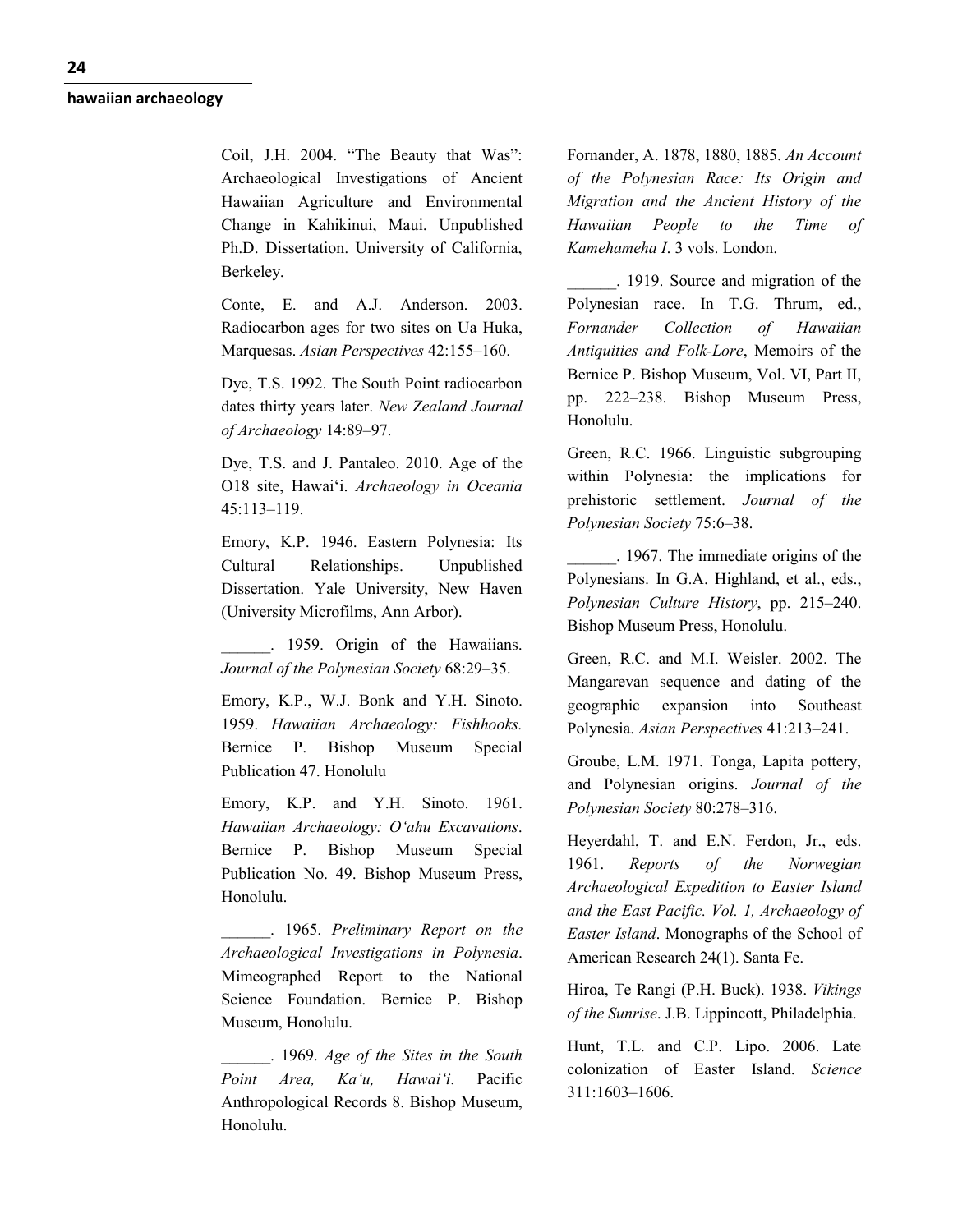**kirch**

\_\_\_\_\_\_. 2008. Evidence for a shorter chronology on Rapa Nui (Easter Island). *Journal of Island and Coastal Archaeology* 3:140–148.

Irwin, G. 1981. How Lapita lost its pots: The question of continuity in the colonisation of Oceania. *Journal of the Polynesian Society* 90:481–94.

Jennings, J.D. 1979. Introduction. In J.D. Jennings, ed., *The Prehistory of Polynesia*, pp. 1–5. Harvard University Press, Cambridge.

Kirch, P.V. 1971. The Halawa Dune Site (Hawaiian Islands): A Preliminary Report. *Journal of the Polynesian Society* 80:228– 236.

\_\_\_\_\_\_. 1985. *Feathered Gods and Fishhooks: An Introduction to Hawaiian Archaeology and Prehistory*. University of Hawai'i Press, Honolulu.

\_\_\_\_\_\_. 1986. Rethinking East Polynesian prehistory. *Journal of the Polynesian Society*  $95: 9 - 40.$ 

\_\_\_\_\_\_. 2000. *On the Road of the Winds: An Archaeological History of the Pacific Islands Before European Contact*. University of California Press, Berkeley.

Kirch, P.V., E. Conte, W. Sharp, and D. Nickelsen. 2010. The Onemea site (Taravai Island, Mangareva) and the human colonization of southeastern Polynesia. *Archaeology in Oceania* 45:66–79.

Kirch, P.V. and J. Ellison. 1994. Palaeoenvironmental evidence for human colonization of remote Oceanic islands. *Antiquity* 68:310–21.

Kirch, P.V. and M. Kelly, eds. 1975. *Prehistory and Ecology in a Windward*  *Hawaiian Valley: Halawa Valley, Molokai.* Pacific Anthropological Records 24. Bernice P. Bishop Museum, Honolulu.

Kirch, P.V. and M.D. McCoy. 2007. Reconfiguring the Hawaiian cultural sequence: Results of re-dating the Halawa Dune Site (Mo-A1-3), Moloka'i Island. *Journal of the Polynesian Society* 116:385– 406.

Kirch, P.V., D.W. Steadman, V.L. Butler, J. Hather, and M.I. Weisler. 1995. Prehistory and human ecology in Eastern Polynesia: Excavations at Tangatatau rockshelter, Mangaia, Cook Islands. *Archaeology in Oceania* 30:47–65.

Lepofsky, D., H.C. Harries, and M. Kellum. 1992. Early coconuts on Mo'orea Island, French Polynesia. *Journal of the Polynesian Society* 101:299–308.

Libby, W. 1952. *Radiocarbon Dating*. University of Chicago Press, Chicago.

Muller, R.A. 1977. Radiocarbon dating with a cyclotron. *Science* 196:489–494.

Mulrooney, M., S.H. Bickler, M.S. Allen, and T.N. Ladefoged. 2011. High-precision dating of colonization and settlement in East Polynesia. *Proceedings of the National Academy of Sciences, USA*, 108:E192–E194.

Murakami, G.M. 1983. Analysis of charcoal from archaeological contexts. In J.T. Clark and P.V. Kirch, eds., *Archaeological Investigations of the Mudlane-Waimea-Kawaihae Road Corridor, Island of Hawai'i*, pp. 514–526. Report 83-1, Department of Anthropology. Bishop Museum, Honolulu.

Pearson, R.J., P.V. Kirch, and M. Pietrusewsky. 1971. An early prehistoric site at Bellows Beach, Waimanalo, Oahu,